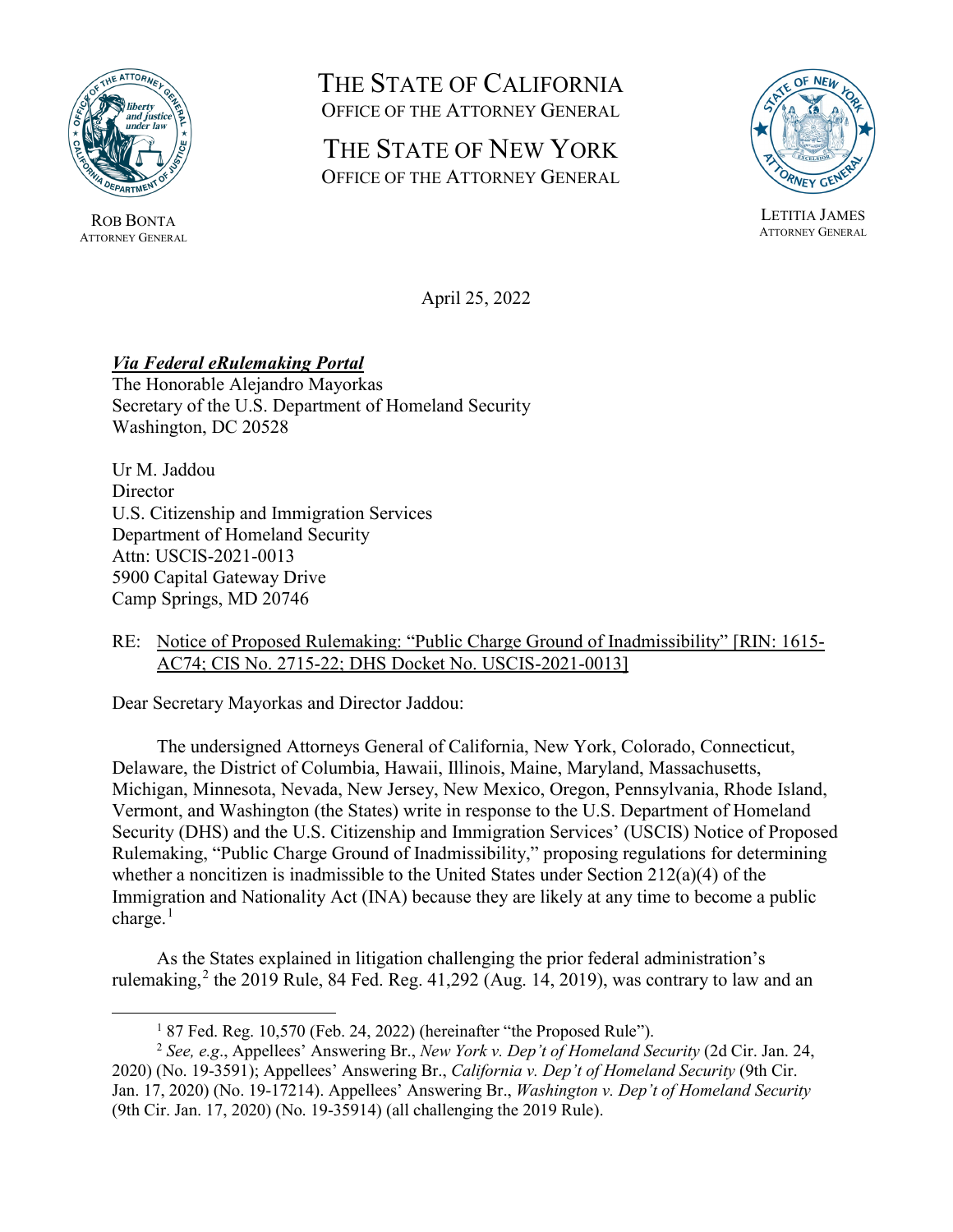unreasonable and arbitrary interpretation of Section 212(a)(4) of the INA.<sup>[3](#page-1-0)</sup> Although the 2019 Rule was removed from the Code of Federal Regulations,<sup>[4](#page-1-1)</sup> it has burdened the States with additional healthcare costs and harmed the public health and economic well-being of our residents—disproportionately impacting communities of color and people with disabilities. These burdens only intensified during the COVID-19 pandemic, when the 2019 Rule hobbled the States' ability to respond as effectively as possible to the health and economic needs of our residents. The States therefore commend DHS for proposing to construe "public charge" in a manner that is consistent with the well-established judicial and administrative interpretation of that term. We urge the federal government to move expeditiously to finalize the Proposed Rule to mitigate harms caused by the 2019 Rule.

As described below, the States retain a strong interest in ensuring that the federal government's interpretation of the INA and the public charge rule do not disrupt state operations or the provision of public benefits for all the States' residents, including immigrants and their families, in times of need. We request that DHS consider our prior comments in response to the 2021 Advance Notice of Proposed Rulemaking (the "Advance Notice"), our comments opposing the 2019 Rule, as well as the legal analysis and evidence submitted in support of the States' motions for injunctive relief in finalizing the current regulation.<sup>[5](#page-1-2)</sup>

#### **I. THE PROPOSED RULE IS CONSISTENT WITH THE WELL-SETTLED MEANING OF "PUBLIC CHARGE"**

As we explained in our comment on DHS's Advance Notice, the previous federal administration enacted a novel public charge policy that created unprecedented barriers for those seeking admission to the U.S. or to adjust immigration status.<sup>[6](#page-1-3)</sup> We agree with DHS's decision to withdraw support for the 2019 Rule and the conclusion in the Proposed Rule that the "primarily dependent" standard is consistent with the well-settled meaning of public charge, as described below.<sup>[7](#page-1-4)</sup> We encourage DHS to further clarify that temporary use of any benefits relevant to a public charge determination does not render an individual primarily dependent on the government for subsistence.

 $3$  8 U.S.C. § 1182(a)(4).

<span id="page-1-1"></span><span id="page-1-0"></span><sup>4</sup> *Inadmissibility on Public Charge Grounds; Implementation of Vacatur*, 86 Fed. Reg. 14,221 (Mar. 15, 2021).

<span id="page-1-2"></span><sup>5</sup> *See, e.g*., Pls. Mot. for Prelim. Inj., *California et al. v. U.S. Dep't of Homeland Sec., et al*., (N.D. Cal. Aug. 26, 2019) (No. 19-cv-04975); Pls. Mot. for Prelim. Inj., *Washington et al. v. U.S. Dep't of Homeland Sec. et al*., (E.D. Wash. Sept. 8, 2019); Pls. Notice of Mot. for Prelim. Inj. & Stay, *State of New York, et al. v. U.S. Dep't of Homeland Sec., et al.* (S.D.N.Y. Sept. 9, 2019); Pls. Notice of Mot. for Prelim. Inj. & Stay, *State of New York, et al. v. U.S. Dep't of Homeland Sec., et al.* (S.D.N.Y. Apr. 28, 2020) (No. 19-cv-7777).

<span id="page-1-4"></span><span id="page-1-3"></span><sup>6</sup> State of California & State of New York, et al., Comment Letter on Anticipated Notice of Proposed Rulemaking at 2-5 (Oct. 22, 2021), (hereinafter "State Advance Notice Comment"), https://www.regulations.gov/comment/USCIS-2021-0013-0116.<br><sup>7</sup> 87 Fed. Reg. at 10,606.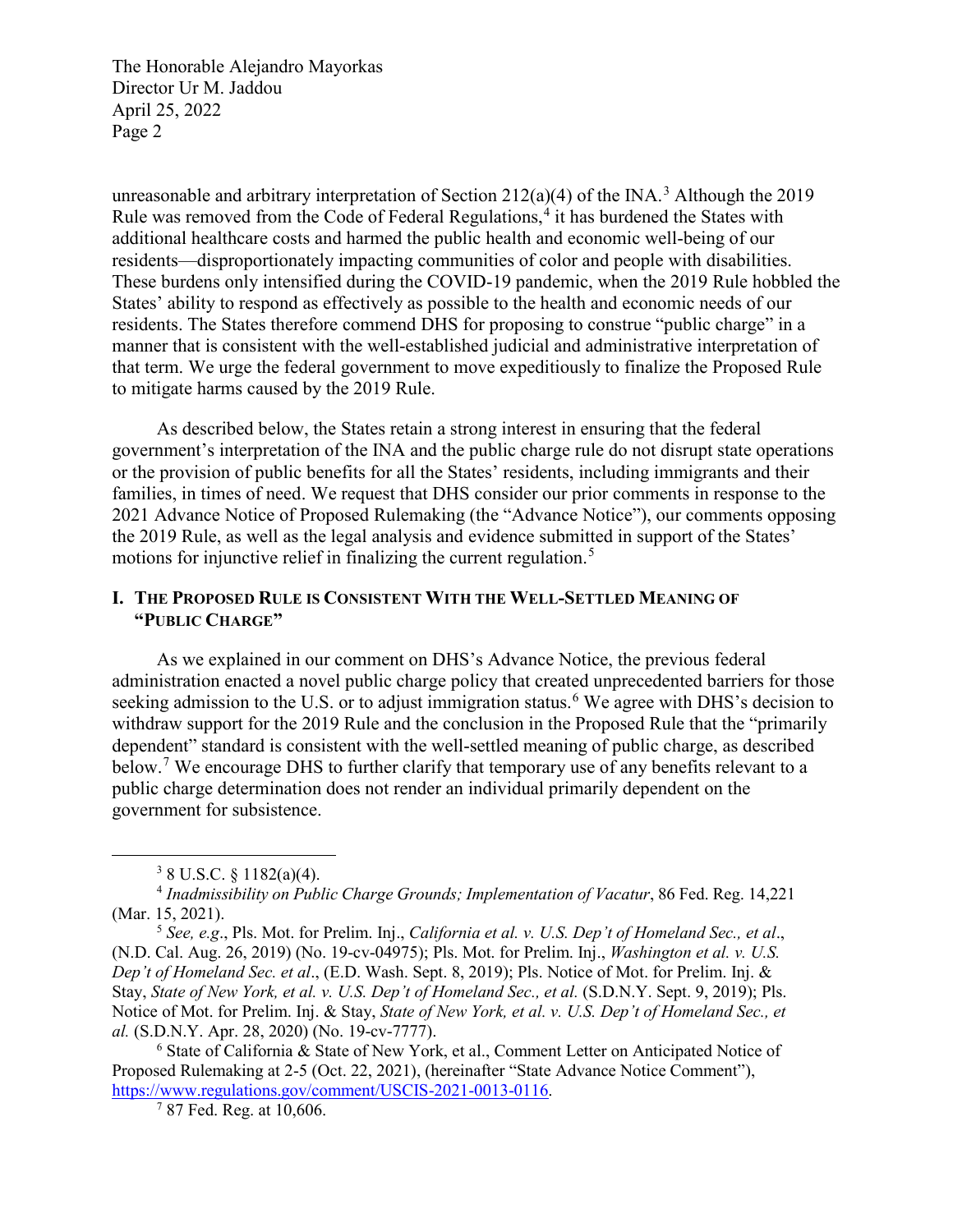We also commend DHS for making clear in the proposed rule that non-cash benefits (other than institutionalization for long-term care) will not be considered in any public charge determination. As we explained in our comment to the Advance Notice, such an approach is consistent with the 1999 Guidance and adheres to the historical understanding that "public charge" has only encompassed specific types of public assistance: namely, long-term support for the subsistence of a person who cannot provide for themself and is thus primarily dependent on public resources.[8](#page-2-0)

#### **A. Under Federal Law, "Public Charge" Has A Narrow and Well-Settled Meaning**

Under federal immigration law, "public charge" is a term of art with a well-established common law meaning that Congress adopted and maintained for more than a century and that federal immigration agencies consistently applied—until the 2019 Rule. Under that well-settled understanding, the term public charge means an individual who is or is likely to become *primarily and permanently* dependent on the government for subsistence. This meaning derives from over a century of common-law interpretation that Congress borrowed in 1952, when it chose to codify a totality of circumstances test in the INA. And—except for the unlawful 2019 Rule—in the 70 years since the INA's enactment, Congress, federal immigration authorities, and courts have continued to recognize that the term "public charge" does *not* include those who receive temporary, supplemental, non-cash benefits like subsidized healthcare, food stamps, housing assistance, and other benefits that promote well-being and upward mobility. Under this narrow and well-settled meaning, a public charge finding has been the exception, not the rule. Indeed, between 1882, when Congress first enacted the public charge provision, and 1980 (the last year for which exclusion data is publicly available) less than one percent of immigrants were excluded on public charge grounds.<sup>[9](#page-2-1)</sup>

Congress first incorporated the term "public charge" into federal law<sup>[10](#page-2-2)</sup> to address concerns about European governments sending "undesirable" individuals who would permanently rely on the public fisc. Congress rendered "convicts, lunatics, idiots, and any person unable to take care of [themselves] without becoming a public charge" excludable and prevented them from entering the country.[11](#page-2-3) "Public charge" thus adhered to an accepted meaning that referred to the fraction of immigrants likely to "become *life-long dependents* on our public charities."[12](#page-2-4)

 <sup>8</sup> State Advance Notice Comment at 19.

<span id="page-2-1"></span><span id="page-2-0"></span><sup>9</sup> *See* Dep't of Homeland Sec., *Table 1. Persons Obtaining Lawful Permanent Resident Status: Fiscal Years 1820 to 2016*, (Dec. 18, 2017), https://www.dhs.gov/immigrationstatistics/yearbook/2016/table1; Immigration and Naturalization Serv., *2001 Statistical Yearbook of the* 

*Immigration and Naturalization Service* Tables 1, 66 (2003),

<span id="page-2-4"></span><span id="page-2-3"></span><span id="page-2-2"></span>https://www.dhs.gov/sites/default/files/publications/Yearbook\_Immigration\_Statistics\_2001.pdf. <sup>10</sup> Immigration Act of 1882, ch. 376, 22 Stat. 214, 47th Cong. (1882).

<sup>11</sup> *Id.*

<sup>&</sup>lt;sup>12</sup> 13 Cong. Rec. 5109 (statement of Rep. Van Voorhis) (emphasis added).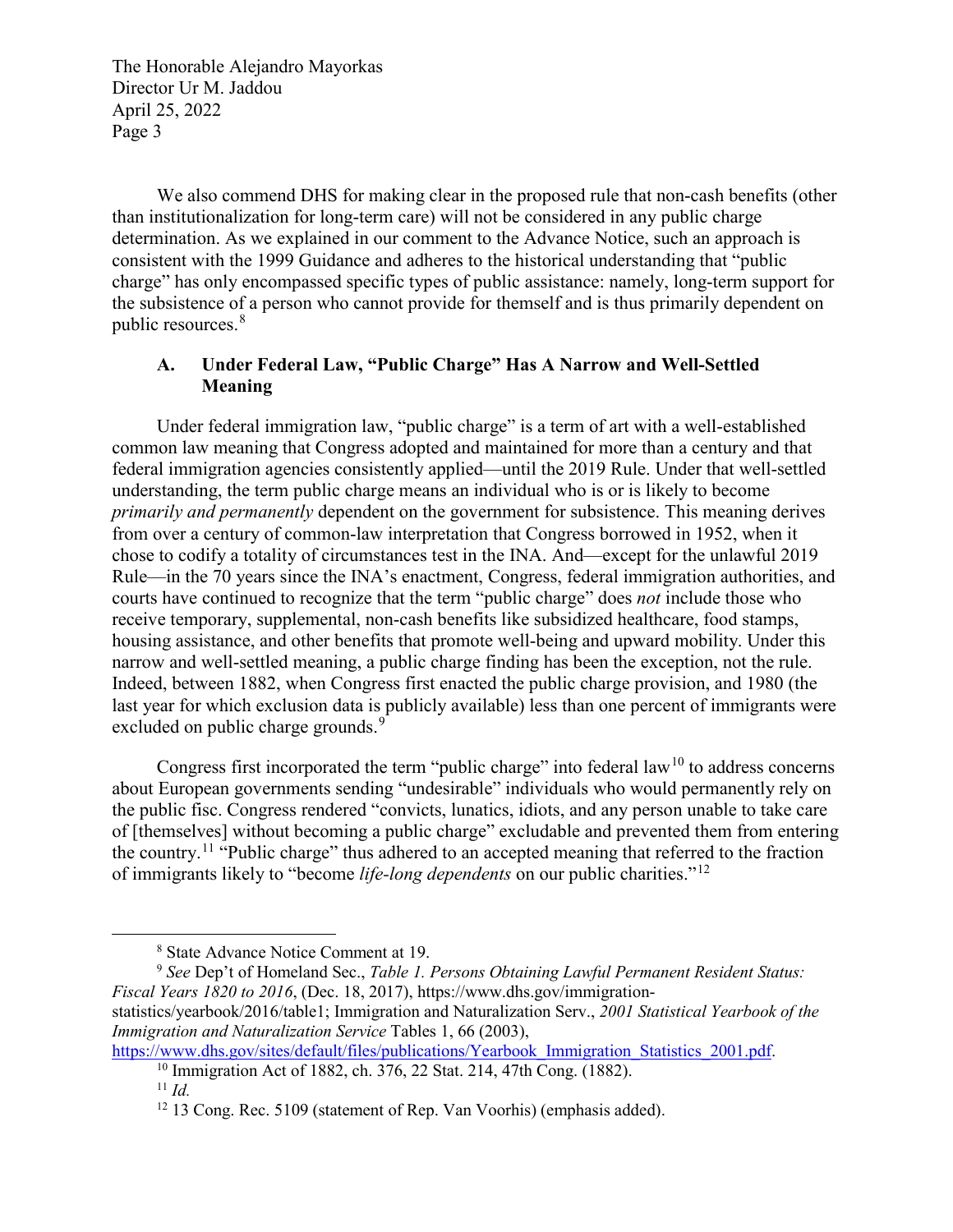Congress did not exclude immigrants who might be poor or require some public assistance to promote their well-being or upward mobility. As legislators explained, such immigrants, despite their lack of wealth, contributed to the economy and could "become a valuable component part of the body-politic."[13](#page-3-0) And, as the States had, Congress decided not only to admit such immigrants, but also to provide public support for them. In the same statute that incorporated the public charge provision into federal law, Congress also directed the collection of a per-person tax "for the support and relief" of immigrants who "may fall into distress or need public aid."[14](#page-3-1) This federal immigration fund was used in part "for protecting and caring for" immigrants from "when they arrive…until they can proceed to other places or obtain occupation for their support."<sup>[15](#page-3-2)</sup>

From 1891 to 1951, Congress repeatedly reenacted public charge provisions substantially similar to the one in the 1882 Act.<sup>[16](#page-3-3)</sup> Throughout that period, the scope of the term "public charge" remained limited to the few individuals who were not just poor but unable to support themselves and were thus likely to depend almost entirely on the government for subsistence.<sup>[17](#page-3-4)</sup> "Public charge" did not include immigrants "able to earn [their] own living," even if they were not wealthy and were receiving some form of public assistance.<sup>[18](#page-3-5)</sup>

Against this background of nearly a century of statutory and administrative application of the "public charge" term, Congress enacted the INA's public charge provision in 1952, providing that, immigrants who "are likely at any time to become public charges" are inadmissible.<sup>[19](#page-3-6)</sup> Congress understood that "public charge" was a term of art that had been interpreted and applied in court and agency decisions and to prior state and federal laws. But rather than redefining the term or devising a new standard for federal immigration law, Congress instead consciously decided to incorporate "public charge" without modification into the INA. As courts and federal immigration agencies consistently explained after the 1952 enactment, Congress's decision incorporated the well-established meaning of "public charge" into the INA, preserving that term's narrow application to immigrants who were "incapable of earning a livelihood" and thus

 <sup>13</sup> *Id.* at 5108.

<sup>14</sup> Immigration Act of 1882 §§ 1-2, 22 Stat. at 214.

<sup>15</sup> 13 Cong. Rec. 5106 (1882) (Rep. Reagan).

<span id="page-3-3"></span><span id="page-3-2"></span><span id="page-3-1"></span><span id="page-3-0"></span><sup>16</sup> *See* Immigration Act of 1891, ch. 551, § 1, 26 Stat. 1084, 1084; Immigration Act of 1907, ch. 1134, § 2, 34 Stat. 898, 898-99; Immigration Act of 1917, ch. 29 § 3, 39 Stat. 874, 876.

<span id="page-3-4"></span><sup>&</sup>lt;sup>17</sup> See Gegiow v. Uhl, 239 U.S. 3, 10 (1915) ("public charge" means individuals unable to work due to "permanent personal objections"); *Howe v. United States*, 247 F. 292 (2d Cir. 1917) (Congress meant "to exclude persons who were likely to become occupants of almshouses for want of means with which to support themselves"); *Ex parteHosaye Sakaguchi*, 277 F. 913, 916 (9thCir. 1922) (public charge does not include "able-bodied woman" with "dispositionto work"); *Lam Fung Yen v. Frick*, 233 F. 393, 396 (6th Cir. 1916) ("public charge" means persons without "permanent means of support, actual or contemplated").

<span id="page-3-5"></span><sup>18</sup> *Ex parte Mitchell*, 256 F. 229, 230 (N.D.N.Y. 1919).

<span id="page-3-6"></span><sup>19</sup> Act of June 27, 1952, Pub. L. No. 414, § 212(a)(15), 66 Stat. 163, 183.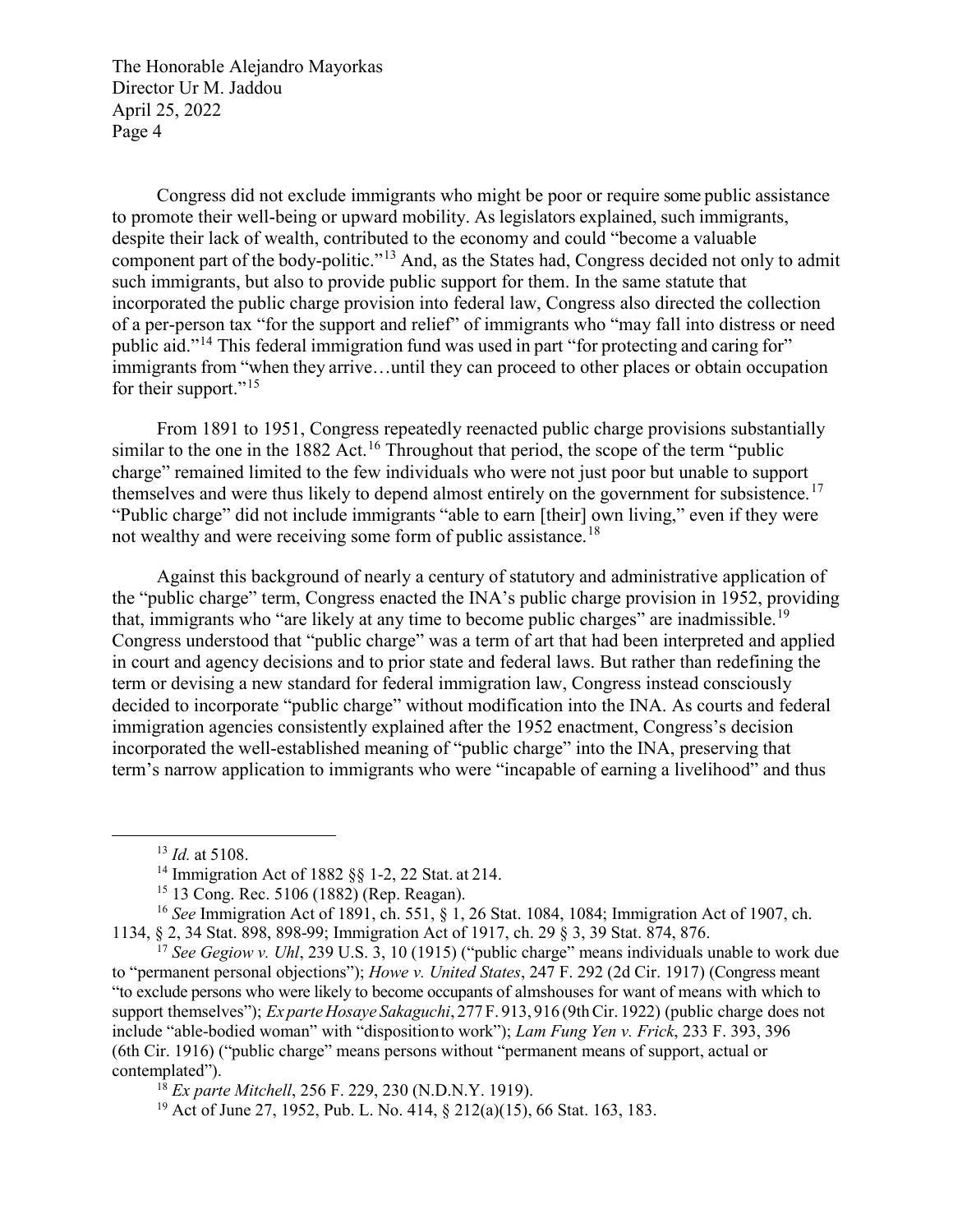depended primarily on public support to survive long term,<sup>[20](#page-4-0)</sup> not working immigrants who might receive modest amounts of public assistance. $2<sup>1</sup>$ 

In 1996, Congress directed INS to consider certain factors in making public charge determinations—i.e., an immigrant's age, health, family status, financial resources, and education and skills.<sup>[22](#page-4-2)</sup> But Congress did not alter the established meaning of "public charge." To the contrary, that same year Congress rejected a proposal that would have altered the meaning of "public charge" in the deportability context to mean receipt of any supplemental benefits within 12 months.[23](#page-4-3) And in 2013, in the admissibility context, Congress rejected a similar attempt to expand the meaning of "public charge" to encompass the use of modest amounts of supplemental benefits designed to promote public health and economic mobility.<sup>[24](#page-4-4)</sup> Thus, the underlying concept of "public charge" retained the well-settled meaning that had developed after more than a century of usage when Congress decided to incorporate it without modification into the 1952 Act.

Until the 2019 Rule, federal agencies had likewise affirmed the narrow meaning of "public charge" as limited to those who are, or who are likely to become, primarily and permanently dependent on the government for subsistence. In 1999, after welfare reforms led immigrants and their families to withdraw from non-cash benefit programs for which they remained eligible, INS issued guidance (the "1999 Field Guidance") that formally acknowledged this primarily dependent standard and concluded that "non-cash benefits (other than institutionalization for long-term care) are by their nature supplemental and do not, alone or in combination, provide sufficient resources to support an individual or family."<sup>[25](#page-4-5)</sup> In so doing, INS consulted "extensively" with agencies charged with administering public benefit programs.<sup>[26](#page-4-6)</sup> And until the 2019 Rule's unprecedented departure from the well-settled meaning of "public charge," the Department of Justice also recognized that "public charge" means primarily dependent on the government for subsistence, adopting the same standard in the context of deportation, acknowledging that this meaning "ha[d] been part of U.S. immigration law for more than 100 years."<sup>[27](#page-4-7)</sup>

<sup>24</sup> *See* S. Rep. No. 113-40, at 42 (2013).

<sup>26</sup> *Id.* at 28,692.

 <sup>20</sup> *In re Harutunian*, 14 I.&N. Dec. 583, 589 (B.I.A. 1974).

<span id="page-4-1"></span><span id="page-4-0"></span><sup>21</sup> *In re Martinez-Lopez*, 10 I.&N. Dec. 409, 421-22 (A.G. 1964) ("A healthy person in the prime of life cannot ordinarily be considered likely to become a public charge.").

<span id="page-4-3"></span><span id="page-4-2"></span><sup>22</sup> Illegal Immigration Reform and Immigrant Responsibility Act of 1996 (IIRIRA), Pub. L. No. 104-208, 110 Stat. 3009, 3009-674.

<sup>23</sup> H.R. Rep. No. 104-828, at 138, 241 (1996) (Conf. Rep.).

<span id="page-4-5"></span><span id="page-4-4"></span><sup>25</sup> *Inadmissibility and Deportability on Public Charge Grounds*, 64 Fed. Reg. 28,686-88, 28,689 (May 26, 1999).

<span id="page-4-7"></span><span id="page-4-6"></span><sup>27</sup> U.S. Dep't of Justice, Public Charge Fact Sheet, 2009 WL 3453730 (Oct. 29, 2009); *see also U.S. Dep't of Justice, Final Rule: Adjustment of Status for Certain Aliens*, 54 Fed. Reg. 28, 442-01, 29,444 (July 12, 1989) (Department of Justice rule confirming that an applicant may not be deemed a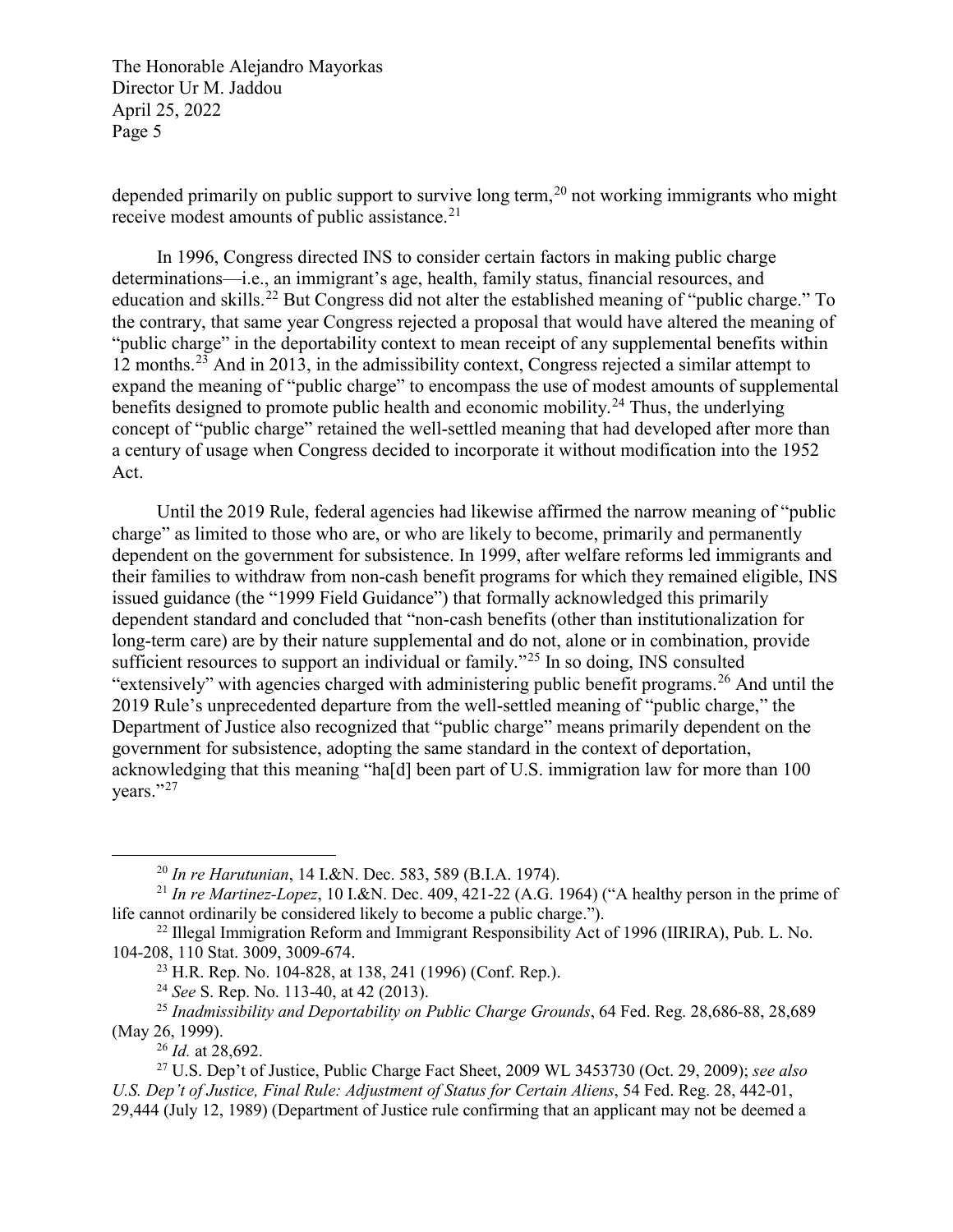#### **B. The Proposed Rule is Consistent with Legislation Regarding Benefits Designed to Promote Public Health and Boost Economic Mobility.**

We agree with DHS that its 2022 proposed definition of public charge is consistent with how Congress has legislated eligibility for means-tested benefits programs.<sup>[28](#page-5-0)</sup> As explained in our comments to the Advance Notice, the 2019 Rule's interpretation of "public charge" was well outside that established term of art for three reasons.

First, as Congress and the federal benefit-granting agencies made clear in 1996, under the established meaning of the term "public charge," the supplemental benefits targeted by the 2019 Rule (federally funded Medicaid, Supplemental Nutrition Assistance Program (SNAP), and housing subsidies) do not serve only those likely to remain permanently dependent. Rather, to further its "broad public policy decisions" about improving public health, nutrition, and economic opportunities for middle- and low-income individuals, Congress made public programs available to many employed individuals with a need for temporary assistance who have "incomes far above the poverty level."<sup>[29](#page-5-1)</sup> The supplemental benefits targeted by the 2019 Rule were thus not limited to individuals who are unable to work and primarily dependent on the public for their subsistence. To the contrary, in the undersigned jurisdictions, a large majority of adult Medicaid recipients work.<sup>[30](#page-5-2)</sup> Nor do those targeted benefits —even cumulatively—provide support sufficient to constitute an adult's primary means of survival.<sup>[31](#page-5-3)</sup> Accordingly, we agree with DHS's determination in the Proposed Rule that such supplemental benefits should not be considered in any public charge analysis.<sup>32</sup>

Second, the 2019 Rule's 12-months-in-36-months threshold and aggregate-counting rule, which counted the use of three benefits in one month as three months of benefit use, meant that noncitizens would be considered "public charges" based on the likelihood of using multiple

 $\overline{a}$ 

public charge if he "has a consistent employment history which shows the ability to support himself" even if the applicant earns "below the poverty level").

<span id="page-5-0"></span> $^{28}$  87 Fed. Reg., at 10,607. While we acknowledge that courts have disagreed about the level of clarity with which Congress spoke in the public charge statute, *see, e.g*., *Cook Cty. v. Wolf*, 962 F.3d 208, 226 (7th Cir. 2020), DHS's proposed interpretation is well within the bounds of reasonableness.

<span id="page-5-1"></span><sup>29</sup> 64 Fed Reg. at 28,692. *See* 7 U.S.C. § 2011 (SNAP "safeguard[s] the health and well-being of the Nation's population by raising levels of nutrition among low-income households"); 42 U.S.C. § 5301(b) (housing-assistance programs, including Section 8, "improve the living environment of lowand moderate-income families"); *see also* Ticket to Work and Work Incentives Improvement Act of 1888, Pub. L. No. 106-170, § 2, 113 Stat. 18609, 1862-63 (Medicaid enables "individuals with disabilities" to "maintain employment"); *id.* § 201, 113 Stat. at 1981-94 (expanding state authority to offer Medicaid to individuals with disabilities who earn incomes far above poverty line).

<span id="page-5-2"></span><sup>30</sup> Kaiser Family Foundation, *Medicaid State Fact Sheets* (Oct. 17, 2019), available at [https://www.kff.org/interactive/medicaid-state-fact-sheets/.](https://www.kff.org/interactive/medicaid-state-fact-sheets/) 31 *See New York v. United Stated Dep't of Homeland Sec.*, 969 F.3d 42, 83-84 (2d Cir. 2020)

<span id="page-5-4"></span><span id="page-5-3"></span><sup>(</sup>explaining that the goals and eligibility criteria of the targeted programs demonstrate that they provide supplemental rather than subsistence support).

<sup>&</sup>lt;sup>32</sup> 87 Fed. Reg. at 10,608-11.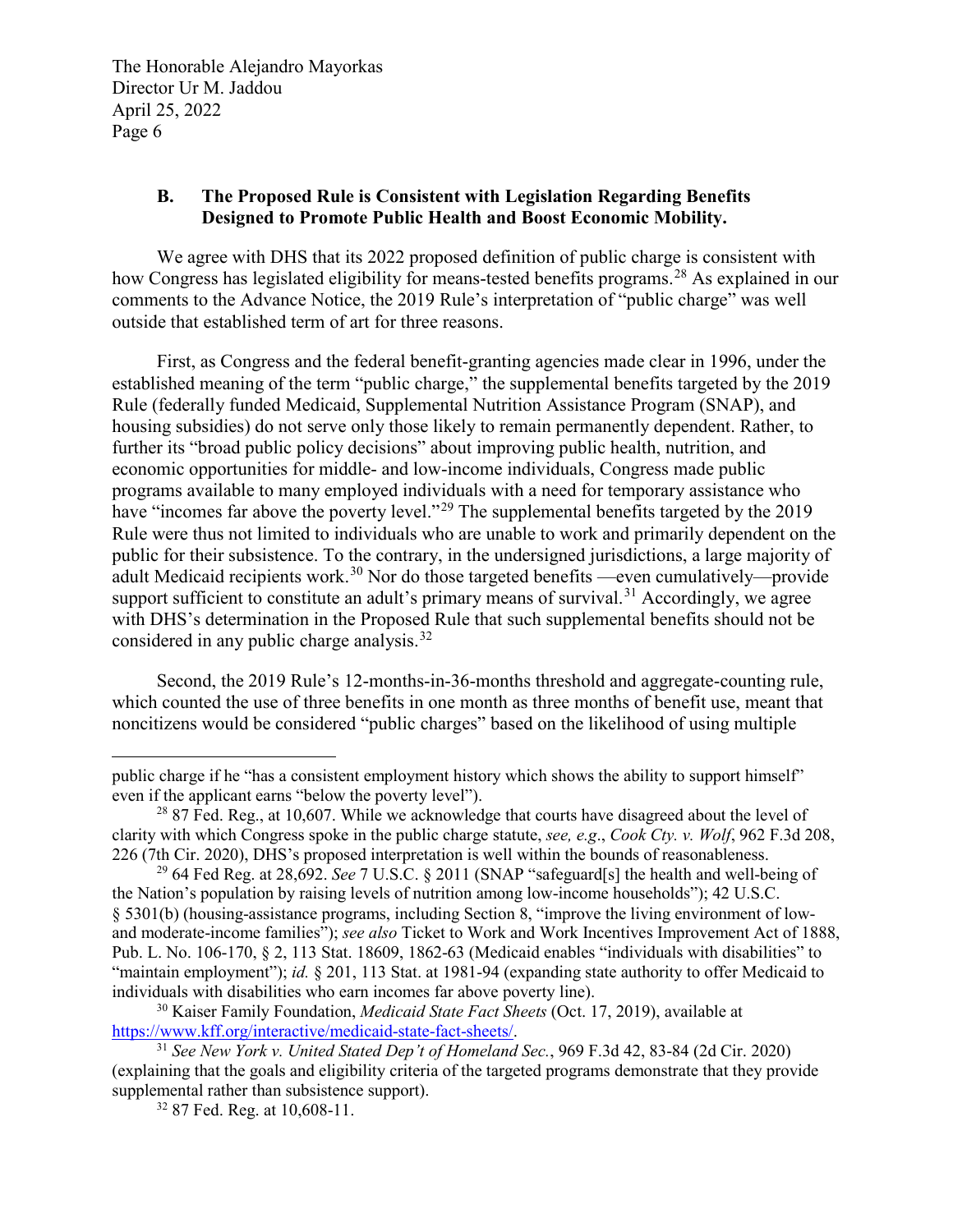benefits—however de minimis the amount or duration—to address an acute period of financial strain or emergency.<sup>[33](#page-6-0)</sup> But short-term use of any amount of supplemental benefits, particularly by employed individuals, bears no resemblance to the types of long-term dependency, such as residing in almshouses, that have traditionally been the sole bases for finding an applicant to be a public charge. Such long-term support is designed to serve destitute individuals who are "extremely unlikely" to meet their "basic subsistence requirements" without relying primarily on the government.<sup>[34](#page-6-1)</sup> As DHS now properly acknowledges in the Proposed Rule, the type of temporary reliance on supplemental benefits that the 2019 Rule considered as disqualifying for admission is no indication that an applicant will rely primarily and permanently on the government, such as the historical meaning of "public charge" was intended to identify.[35](#page-6-2) 

Finally, defenders of the 2019 Rule were wrong in claiming that policy statements in the Personal Responsibility and Work Opportunity Act of 1996 (the Welfare Reform Act) supported the 2019 Rule. None of the Welfare Reform Act's provisions altered the well-established meaning of "public charge." To the contrary, they reflect Congress's decision to regulate certain admitted legal permanent residents' (LPRs') use of specific public benefits in particular ways and to restrict federal aid eligibility for other categories of immigrants, not a legislative attempt to increase the likelihood that immigrants could be deemed inadmissible to the United States in the first instance by drastically expanding the established understanding of "public charge." Specifically, the Welfare Reform Act's policy statements did not relate to the threshold meaning of "public charge." Instead, Congress effectuated the goals of furthering "[s]elf-sufficiency" in "immigration policy" and preventing "the availability of public benefits" from incentivizing immigration by limiting immigrants' use of specific benefits in particular ways, such as by imposing a waiting period for already admitted LPRs to access certain benefits and denying benefits altogether to undocumented immigrants.<sup>[36](#page-6-3)</sup> Furthermore, in the Welfare Reform Act Congress expressly gave *states*—not federal immigration agencies—authority to decide whether to provide additional state-funded public benefits to noncitizens.[37](#page-6-4) The same Congress did *not*  pursue these "self-sufficiency" goals through amending the threshold public charge provision. Although Congress in 1996 made many other changes to federal immigration law through IIRIRA, such as expanding the criminal grounds for inadmissibility, it affirmatively rejected a proposal to transform the meaning of "public charge" in the deportation context to mean an immigrant's receipt of a de minimis amount of public benefits within a short time period.<sup>[38](#page-6-5)</sup> And,

<sup>35</sup> *See e.g.*, Fed. Reg. at 10,606-07.

<sup>36</sup> 8 U.S.C. § 1601.

<sup>38</sup> H.R. Rep. No. 104-828, at 138, 241.

 <sup>33</sup> *See* 84 Fed. Reg. at 41,501.

<span id="page-6-2"></span><span id="page-6-1"></span><span id="page-6-0"></span><sup>&</sup>lt;sup>34</sup> 64 Fed. Reg. at 28,678; *see id.* at 28,687 (SSI protects "vulnerable people . . . from complete impoverishment").

<span id="page-6-5"></span><span id="page-6-4"></span><span id="page-6-3"></span><sup>37</sup> *See, e.g*., 8 U.S.C. §§ 1612(b) (States may decide whether to provide or deny Medicaid to most qualified immigrants who were in the U.S. before August 22, 1996, and to those who enter the U.S. on or after that date, once they have completed the federal five-year bar), 1621(d) (authorizing discretion for States to provide nonqualified noncitizens with state and local benefits not otherwise restricted by federal law).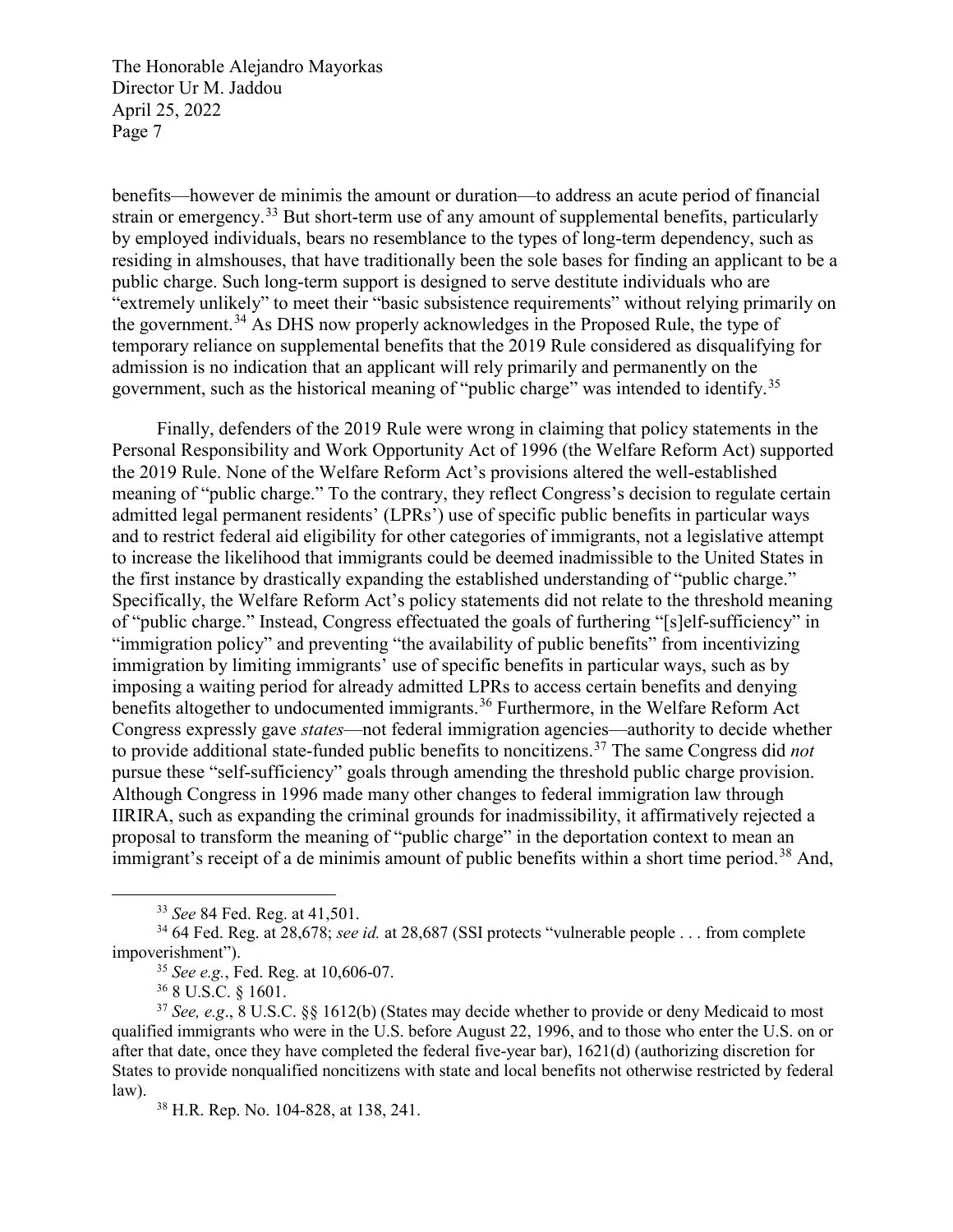as described above, in 2013, Congress again rejected an attempt to make a similar change to the meaning of "public charge" in the admissibility context.<sup>[39](#page-7-0)</sup> Indeed, importing the 1996 Act's policy statements into the public-charge provision would conflict with Congress's judgment in the Welfare Reform Act.

#### **II. THE PROPOSED RULE'S CLARIFICATIONS TO THE 1999 GUIDANCE ARE REASONABLE**

We commend DHS for explicitly enumerating all federal public benefits that it may consider in making public charge determinations consistent with the 1999 Guidance. We also agree with DHS that defining "receipt (of public benefits) separately" provides important clarity.[40](#page-7-1) As we raised in our comment to the Advance Notice, *supra* note 6, the 2019 Rule drove immigrants and their families to forgo and disenroll from critical public assistance benefits, including both the benefits expressly covered by the 2019 Rule, and also benefits that were beyond its express scope. This predictable chilling effect—that DHS itself acknowledged in promulgating the 2019 Rule—resulted in economic and public health harms to the States. DHS's proposal to explicitly list the public benefits it may consider is critical to ameliorate these chilling effects. [41](#page-7-2)

Relatedly, we applaud DHS's efforts in the Proposed Rule to make clear which noncitizens are covered by public charge determinations and which are not, and which benefits are not included in the public charge analysis.<sup>[42](#page-7-3)</sup> As we explained in our comment to the Advance Notice, clear rules for how to apply the rule and prioritizing communication are vital given that any changes to public charge policy will lead to misinformation about which benefits will impact a non-citizen's ability to enter the U.S. or adjust their immigration status.<sup>[43](#page-7-4)</sup> Uncertainty creates preventable access barriers to crucial benefits. It also leaves too much discretion in the hands of individual federal immigration officials. We encourage DHS to continue prioritizing communication easy to apply rules and clear communication as it finalizes the proposed regulation. Effective means of communication include, but are not limited to, coalition building with stakeholders, state and local governments; outreach events; and media information, such as informational pamphlets, social media content, and public service announcements available in multiple languages.

The States also strongly agree with DHS's statement that "the presence of a disability alone is not a sufficient basis to determine whether a noncitizen is likely at any time to become a public charge."<sup>[44](#page-7-5)</sup> Proposed section 212.22(a)(4) is both a reasonable and necessary implementation of Section 504 of the Rehabilitation Act, which prohibits discrimination on the basis of disability by federal agencies like DHS. The States suggest that DHS provide further

<span id="page-7-0"></span> <sup>39</sup> *See* S. Rep. No. 113-40, at 42 (2013).

<span id="page-7-1"></span><sup>40</sup> 87 Fed. Reg. at 10,615.

<span id="page-7-2"></span><sup>41</sup> State Advance Notice Comment at 19-20.

<span id="page-7-3"></span><sup>42</sup> *See, e.g.*, 87 Fed. Reg. at 10,583-84; *id.* at 10,602-05; *id.* at 10,669-70.

<span id="page-7-4"></span><sup>43</sup> State Advance Notice Comment at 21.

<span id="page-7-5"></span><sup>44</sup> 87 Fed. Reg. at 10,620.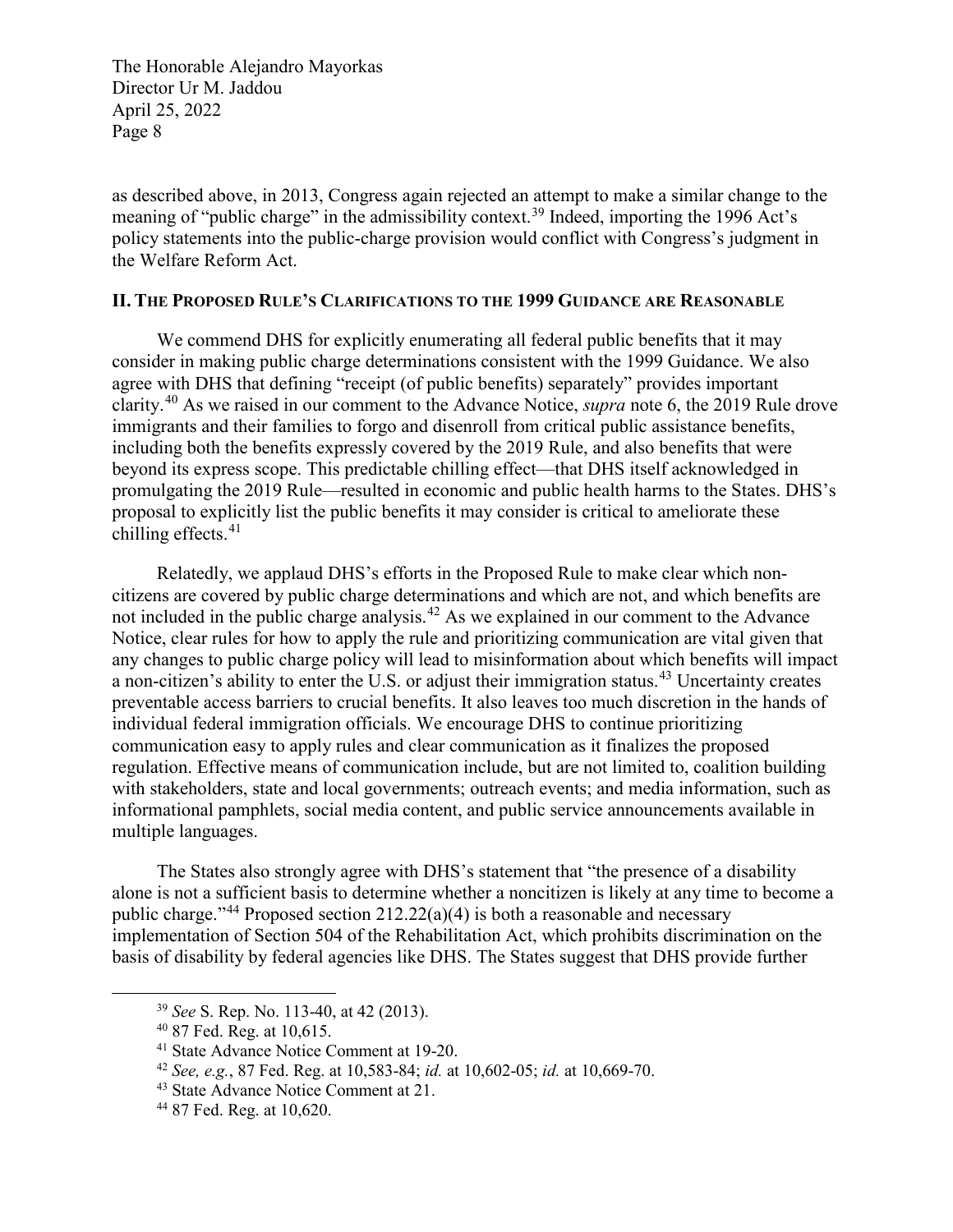examples to clarify what is meant by "disability alone." For example, many States offer Medicaid programs that are available to working individuals with disabilities for whom "risk of institutionalization" is an eligibility criterion, but who use those programs to purchase home and community-based services to avoid institutionalization. DHS should confirm that enrollment in such a program on the basis of disability is not sufficient basis for an adverse public charge determination.

#### **III. WE URGE DHS TO EXCLUDE CONSIDERATION OF STATE BENEFITS FROM ANY PUBLIC CHARGE DETERMINATION**

The States appreciate DHS's clarification that special purpose and earned benefit cash assistance programs would not be considered in public charge inadmissibility determinations.<sup>45</sup> States are charged with safeguarding the public health and promoting the welfare of the people in their jurisdictions. To that end, states make independent public policy determinations, including with respect to providing public benefits to all individuals within their jurisdictions regardless of immigration status. These benefits include economic benefits. For example, Vermont enacted a first-in-the-nation program to provide COVID-19 stimulus funding for immigrants not eligible to receive federally funded stimulus checks.<sup>[46](#page-8-1)</sup> New York and New Jersey have provided emergency rental assistance to help low- and moderate-income residents at risk of experiencing homelessness or housing instability regardless of immigration status.<sup>[47](#page-8-2)</sup> Illinois has dedicated \$20 million in pandemic-related emergency assistance funding to immigrants—regardless of immigration status—who are facing unemployment, loss of income, medical costs, and food and housing insecurity as a result of COVID-19.[48](#page-8-3)

As we raised in our comment to the Advance Notice, we encourage DHS to exclude consideration of all state benefits in a public charge determination. Considering any state benefits in the public charge analysis could undermine the States' policy goals and frustrate a consistent, predictable application of public charge determinations.<sup>[49](#page-8-4)</sup> As DHS itself acknowledges, the provision of and administration of state benefits vary across jurisdictions.<sup>[50](#page-8-5)</sup> Any consideration of state benefits in a public charge determination would add unwarranted consequences to the receipt or use of such benefits, thereby undermining the public health and welfare goals of the

 <sup>45</sup> *See, e.g*., 87 Fed. Reg. at 10,613.

<span id="page-8-1"></span><span id="page-8-0"></span><sup>46</sup> *See* State of Vermont, Agency of Administration, *Submission of 2020 Act 154 Sec. B.1122(g)(2) Report, "Economic Stimulus Equity Fund,"* (Apr. 30, 2021),

*[https://aoa.vermont.gov/sites/aoa/files/InfoReportReleases/Economic%20Stimulus%20Equity%20Fund%](https://aoa.vermont.gov/sites/aoa/files/InfoReportReleases/Economic%20Stimulus%20Equity%20Fund%20Report%20per%202020%20Act%20154%20Sec.%20B.1122%28g%29%282%29%204-30-21.pdf) [20Report%20per%202020%20Act%20154%20Sec.%20B.1122%28g%29%282%29%204-30-21.pdf](https://aoa.vermont.gov/sites/aoa/files/InfoReportReleases/Economic%20Stimulus%20Equity%20Fund%20Report%20per%202020%20Act%20154%20Sec.%20B.1122%28g%29%282%29%204-30-21.pdf)*.

<span id="page-8-2"></span><sup>47</sup> *See* New York State, Office of Temporary & Disability Assistance, Emergency Rental Assistance Program, [https://otda.ny.gov/programs/emergency-rental-assistance/;](https://otda.ny.gov/programs/emergency-rental-assistance/) New Jersey Dept. of Community Affairs, COVID-19 Emergency Rental Assistance Program, [https://njdca.onlinepha.com/.](https://urldefense.com/v3/__https:/njdca.onlinepha.com/__;!!J30X0ZrnC1oQtbA!P8HOiZ-bpnscCHb9M9IhjkdhOtH6HzLGgj3qg8NJnHNJZnNOej5jF6ltdDkC8BiPt-G3lLSWNSBozKqUS5K0owE4xsgAthvEfzQn$) 48 *See* Ill. Dep't of Human Servs., *COVID-19 Resources for Immigrants and Refugees*,

<span id="page-8-5"></span><span id="page-8-4"></span><span id="page-8-3"></span>[https://www.dhs.state.il.us/page.aspx?item=124373;](https://www.dhs.state.il.us/page.aspx?item=124373) *see also* 2021 Or. Laws H.B. 5025 A (increasing Oregon's budget for emergency medical care for non-citizens who need kidney transplants).

<sup>49</sup> State Advance Notice Comment at 20-21.

<sup>50</sup> 87 Fed. Reg. at 10,612.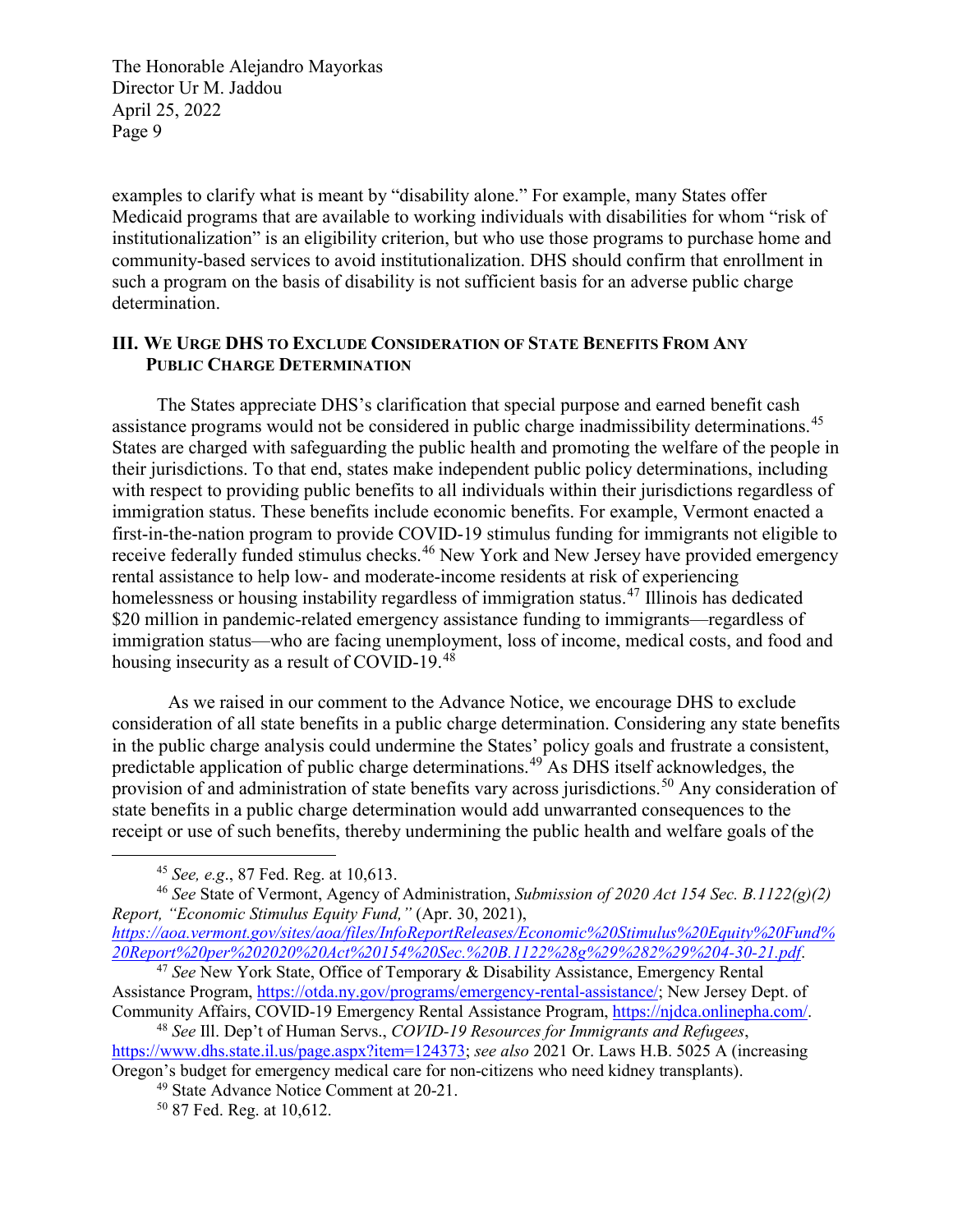States' policies – and adding confusion as to how the rule will be applied. Additionally, because public health and welfare policies are not uniform, any attempt to include state benefits in the public charge analysis would frustrate the administrability and uniformity of public charge determinations throughout the country.

#### **IV.THE PROPOSED RULE WILL HELP AMELIORATE UNWARRANTED CHILLING EFFECTS ON PUBLIC BENEFIT USE**

The States agree that the Proposed Rule will help "mitigate the possibility of widespread 'chilling effects' with respect to individuals disenrolling or declining to enroll themselves or family members in public benefit programs for which they are eligible, *especially by individuals who are not subject to the public charge ground of inadmissibility*."[51](#page-9-0)

As explained in our Advance Notice comments, the 2019 Rule (and leaked preliminary drafts of the 2019 Rule and related federal actions) caused significant chilling effects on participation in public benefit programs, impacting programs that DHS technically carved out (like the Special Supplemental Nutrition Program for Women, Infants, and Children (WIC)) and deterring even those whom Congress has exempted from the public charge ground of inadmissibility (like refugees and asylum seekers) and those who would never be subject to it (e.g., children of immigrants who are U.S. citizens). Experts and community groups warned that the 2019 Rule would have these types of chilling effects, posing serious consequences for vulnerable groups. DHS itself predicted some of this result when it estimated that the 2019 Rule's expanded criteria for inadmissibility would chill participation and cause a 2.5% reduction in Medicaid enrollment by individuals in households with a noncitizen<sup>[52](#page-9-1)</sup> and up to a \$4.37 billion loss in federal Medicaid payments to states.<sup>[53](#page-9-2)</sup>

The available evidence suggests that DHS significantly underestimated the 2019 Rule's disenrollment and chilling effects, despite significant mitigation efforts undertaken by the States and the complicating factor of the pandemic and its effect on the health and well-being of residents. This is no surprise: the 2019 Rule generally failed to quantify or weigh the impact that chilling effects would have on immigrants who were not subject to it or their participation in both state and federal public benefit programs that are ostensibly exempted from consideration under the Rule.<sup>[54](#page-9-3)</sup> It did so even though the record before the agency amply demonstrated the

 <sup>51</sup> 87 Fed. Reg. at 10,571 (emphasis added).

<span id="page-9-1"></span><span id="page-9-0"></span><sup>52</sup> 84 Fed. Reg. at 41,463 (Aug. 14, 2019). Note that many households with a noncitizen also include citizen children; in California alone, 20% of all individuals under 18 were living in mixedstatus families, meaning they were undocumented themselves or living with someone who was. California Immigrant Data Portal, *Mixed-status Families: Diverse immigration statuses are prevalent even within the same household* (2020), available at

<span id="page-9-2"></span>[https://immigrantdataca.org/indicators/mixed-status-families#/.](https://urldefense.com/v3/__https:/immigrantdataca.org/indicators/mixed-status-families*/__;Iw!!C5ewNI1kZw!GSQONzQu6QdUoUmIV2Ofu36Aofq7FRa52l-p4uLudt-aFMRuZadsraD-7wXF2U6ymr5WZbfxhcQ$) 53 *See* Exhibit A of Decl. of Lisa Cisneros, *California* (N.D. Cal. Aug. 26, 2019) (No. 19-cv-04975) at 97-98.

<span id="page-9-3"></span> $54$  For example, Lawful Permanent Residents (LPRs), "green card" holders, are subject to public charge determinations when seeking admission. *Compare* Cisneros Decl. Ex. A at 15-16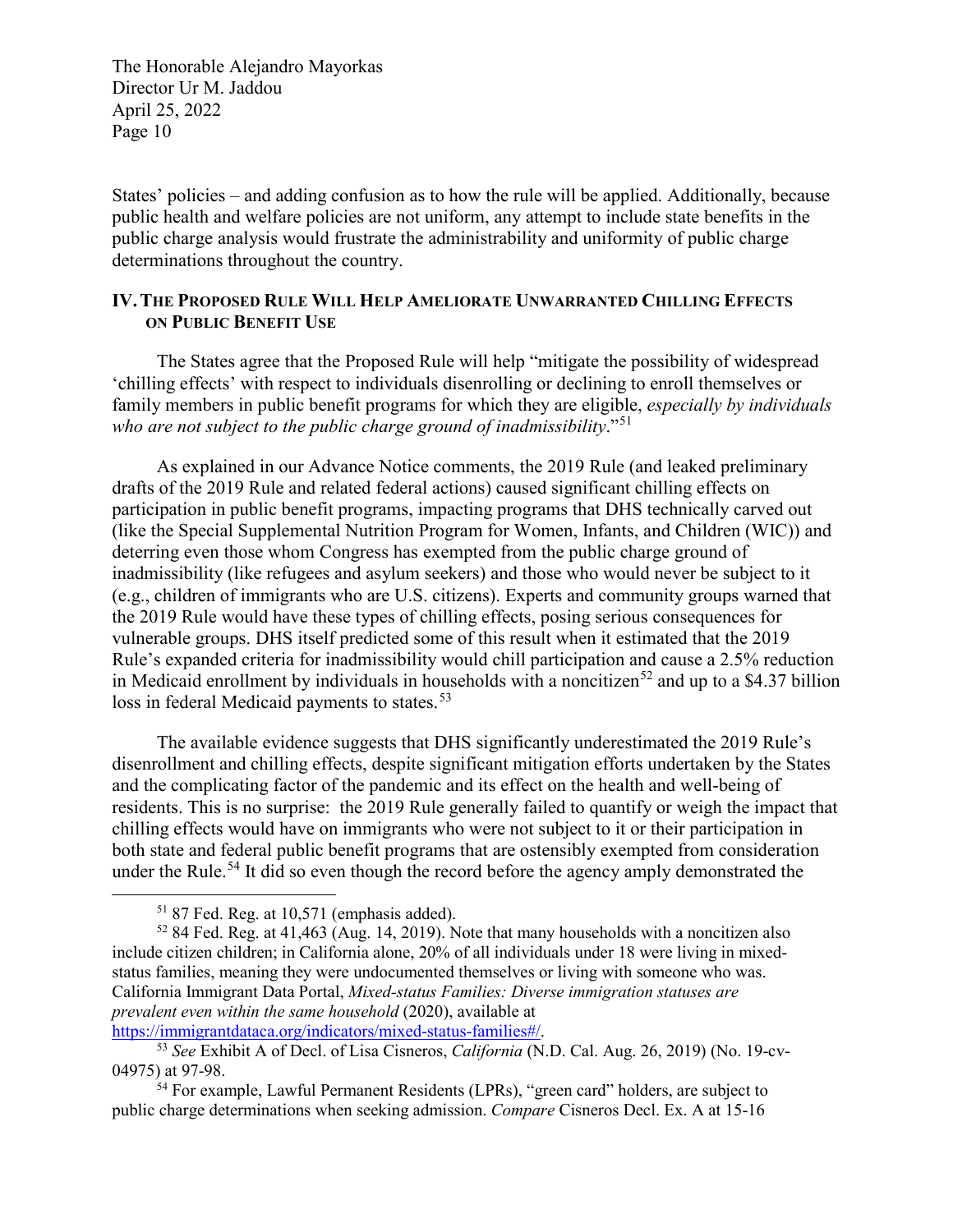likelihood of such chilling effects and the serious health consequences associated with avoidance of health, nutritional, and housing supports.<sup>[55](#page-10-0)</sup>

When the 2019 Rule came into effect in February 2020, increasing numbers of immigrants began to refrain from Medicaid coverage and other publicly-funded healthcare benefits based on concerns that using such benefits will render them a "public charge" and jeopardize their ability to obtain LPR status and, eventually, citizenship.<sup>[56](#page-10-1)</sup> Immigrants increasingly began to decline use of SNAP benefits, as well as other nutrition programs, such as WIC, that are not implicated in the public-charge analysis,<sup>[57](#page-10-2)</sup> leading to a "nationwide decrease of approximately  $260,000$ enrollees in child Medicaid and 21,000 enrollees" in WIC.<sup>[58](#page-10-3)</sup> These deterrent effects have not been limited to LPR applicants or to the Rule's enumerated public benefit programs. Instead, immigrants and their family members avoided state-funded health insurance programs, reduced their use of medical services, and refrained from using other public benefits not covered by the Rule.<sup>[59](#page-10-4)</sup> More than one-quarter of immigrant parents likely eligible for nutrition programs reported that they stopped using SNAP or other food programs between 2018 and 2020 due to immigration-related concerns, a pattern echoed by nutrition service providers.

The States' benefit-granting agencies report that because the public charge formula in the 2019 Rule was so complex and layered, it was extraordinarily difficult even for service providers to understand whether or how it applied. Confusion and fear caused many people to avoid benefits, even potentially life-saving benefits like medical care during the pandemic.<sup>[60](#page-10-5)</sup> After the 2019 Rule took effect, medical personnel, state and local officials, and staff at nonprofit organizations encountered many immigrants who refused to enroll in Medicaid or other publiclyfunded healthcare coverage based on concerns that receiving such coverage would increase the

 $\overline{a}$ 

<sup>58</sup> Alma Guerrero, M.D., M.P.H, et al., *Forgoing Healthcare in a Global Pandemic: The* 

<span id="page-10-3"></span>*Chilling Effects of the Public Charge Rule on Health Access Among Children in California*, UCLA Latino Policy & Politics Initiative (Apr. 07, 2021), [https://latino.ucla.edu/wp-content/uploads/2021/](https://latino.ucla.edu/wp-content/uploads/2021/08/LPPI_Foregoing-Healthcare-in-a-Global-Pandemic_04.07.2021.pdf) [08/LPPI\\_Foregoing-Healthcare-in-a-Global-Pandemic\\_04.07.2021.pdf;](https://latino.ucla.edu/wp-content/uploads/2021/08/LPPI_Foregoing-Healthcare-in-a-Global-Pandemic_04.07.2021.pdf) Leslie Berestein Rojas, *Thousands Of LA Immigrant Families Are No Longer Enrolled In Public Benefits. A Pending Trump Rule Could Be Why*, LAist (Aug. 02, 2019), [https://laist.com/news/thousands-of-la](https://laist.com/news/thousands-of-la-immigrant-families-are-no-longer-enrolled-in-public-benefits-a-pending-trump-rule-co)[immigrant-families-are-no-longer-enrolled-in-public-benefits-a-pending-trump-rule-co.](https://laist.com/news/thousands-of-la-immigrant-families-are-no-longer-enrolled-in-public-benefits-a-pending-trump-rule-co) 59 *See* Newstrom and Kennedy Decls., Decl. of Sarah Nolan, *New York,* (S.D.N.Y. Apr. 28,

<span id="page-10-0"></span>*with* Cisneros Decl. Ex K at 75-80, Ex. S at 79-80, Ex. G at 54-55. The chilling effect of this low frequency, but high stakes scenario was not calculated as part of the 2019 Rule.

<sup>55</sup> *See* Cisneros Decl. Ex. K at 59-73, Ex. E at 1-2.

<sup>56</sup> *See* Decls. of Lisa Newstrom and Dana Kennedy, *New York,* (S.D.N.Y. Apr. 28, 2020).

<sup>57</sup> *See* Newstrom Decl.. Decls. of Janet Heinrich and Jack Newton, *New York,* (S.D.N.Y.

<span id="page-10-2"></span><span id="page-10-1"></span>Apr. 28, 2020); *see also* Helena Bottemiller Evich, *Immigrants, Fearing Trump Crackdown, Drop Out of Nutrition Programs*, Politico (Sept. 3, 2018),<br>https://www.politico.com/story/2018/09/03/immigrants-nutrition-food-trump-crackdown-806292.

<span id="page-10-4"></span><sup>2020).</sup> 

<span id="page-10-5"></span><sup>60</sup> *See* Kennedy Decl., Decls. of Leighton Ku, Alejandra Aguilar, and Camille Kritzman, *New York,*  (S.D.N.Y. Apr. 28, 2020).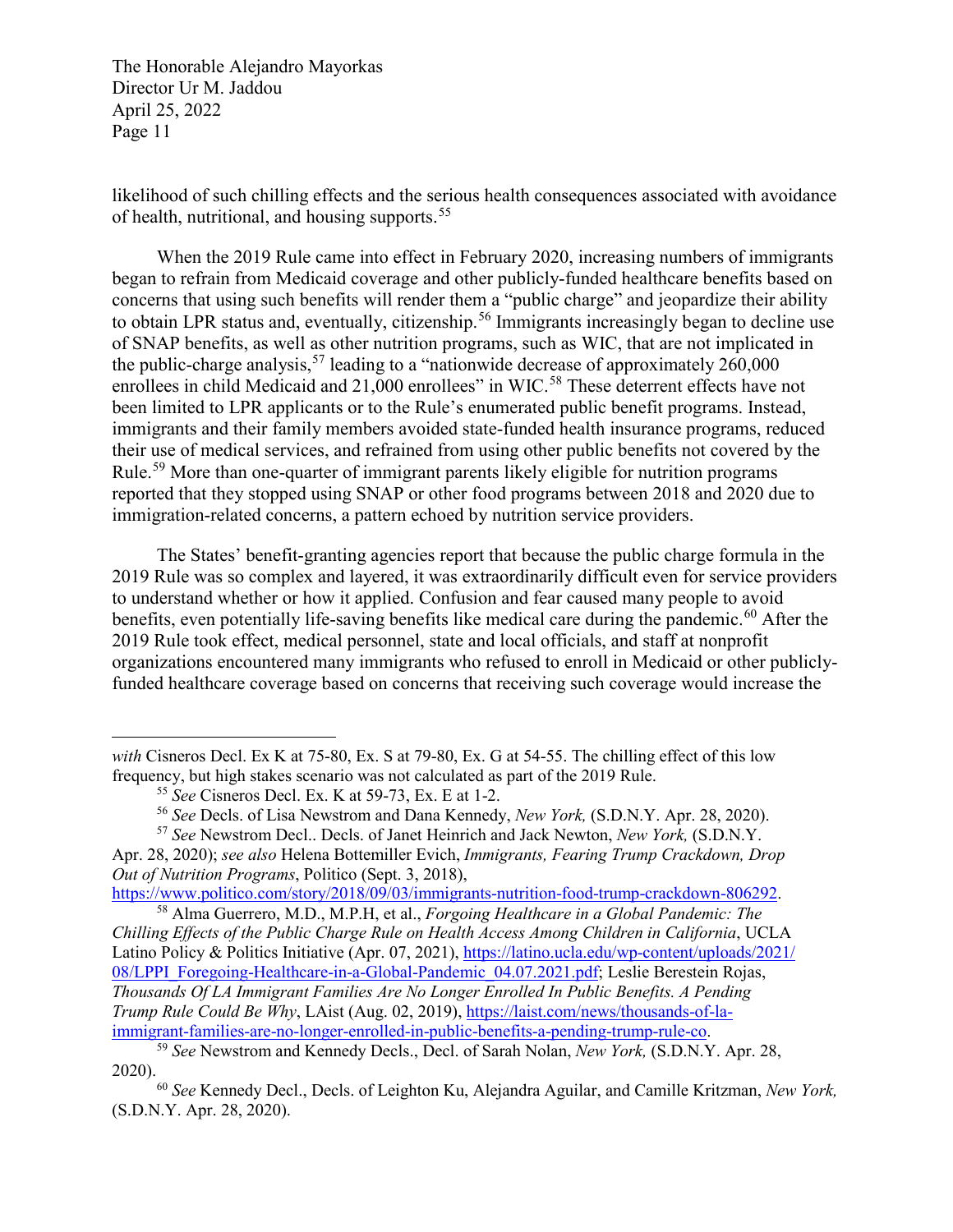risk of being deemed a "public charge" under the Rule.<sup>[61](#page-11-0)</sup> In particular, the 2019 Rule led to avoidance of primary care. Despite healthcare workers' efforts to ensure that primary care clinics were "safe spaces," they remained underutilized due to fear, misinformation, and misperceptions about the availability of coverage and implications of immigration policies.<sup>[62](#page-11-1)</sup>

In California alone, one quarter of immigrant adults with incomes below 200% of the federal poverty level avoided public programs "out of fear that [participating] would negatively impact immigration status."<sup>[63](#page-11-2)</sup> It was often those most in need who were impacted; those avoiding public benefits out of fear were more likely to be uninsured and more likely to be food insecure. $64$  Forty-three percent of those who avoided public programs over concerns about negative effects on immigration status were citizens who are never subject to a public charge determination or green card holders who are highly unlikely to be subject to a public charge determination—evidence that the 2019 Rule caused substantial fear and confusion.<sup>[65](#page-11-4)</sup> These findings were echoed by an Urban Institute study that found that although a large majority of California's immigrant families were aware of the prior administration's public charge policy, and almost 70% described themselves as "confident" in their understanding of the Rule, "only 22.5 percent knew it [did] not apply to citizenship applications, and only 18.2 percent knew children's enrollment in Medi-Cal [would] not be considered in their parents' public charge determinations."[66](#page-11-5) That data entirely undercut DHS's 2019 assertion that it would ameliorate this confusion through its public information channels. [67](#page-11-6)

Regardless of whether DHS's 2019 or 2022 estimates of disenrollment impacts are used, the chilling effects caused by the 2019 Rule vastly exceed the Rule's direct effects on public charge inadmissibility determinations.[68](#page-11-7) DHS correctly notes that "there is little overlap between

<span id="page-11-0"></span> <sup>61</sup> *See, e.g.*, Decl. of Rachel Pryor (patients at health clinics in Virginia refusing to participate in financial screening needed for care because screening involves Medicaid application), Kennedy Decl., *New York,* (S.D.N.Y. Apr. 28, 2020).

<span id="page-11-1"></span><sup>62</sup> Matthew Yu, et al., *Challenges for Adult Undocumented Immigrants in Accessing Primary Care: A Qualitative Study of Health Care Workers in Los Angeles County*, 4 Health Equity 1 (Aug. 10, 2020), [https://www.ncbi.nlm.nih.gov/pmc/articles/PMC7484891/.](https://www.ncbi.nlm.nih.gov/pmc/articles/PMC7484891/) 63 Susan H. Babey, Joelle Wolstein, Riti Shimkhada, and Ninez A. Ponce, *One in 4 Low-Income* 

<span id="page-11-2"></span>*Immigrant Adults in California Avoided Public Programs, Likely Worsening Food Insecurity and Access to Health Care*, UCLA Center for Health Policy Research Health Policy Brief (Mar. 2021),

<span id="page-11-3"></span>[https://healthpolicy.ucla.edu/publications/Documents/PDF/2021/publiccharge-policybrief-mar2021.pdf.](https://healthpolicy.ucla.edu/publications/Documents/PDF/2021/publiccharge-policybrief-mar2021.pdf)<br><sup>64</sup> *Id.*<br><sup>65</sup> *Id.* <sup>66</sup> Hamutal Bernstein. et al., *Amid Confusion over the Public Charge Rule, Immigrant Families* 

<span id="page-11-5"></span><span id="page-11-4"></span>*Continued Avoiding Public Benefits in 2019*, Urban Inst. (May 2020),

[https://www.urban.org/sites/default/files/publication/102221/amid-confusion-over-the-public-charge-rule](https://www.urban.org/sites/default/files/publication/102221/amid-confusion-over-the-public-charge-rule-immigrant-families-continued-avoiding-public-benefits-in-2019_3.pdf)[immigrant-families-continued-avoiding-public-benefits-in-2019\\_3.pdf.](https://www.urban.org/sites/default/files/publication/102221/amid-confusion-over-the-public-charge-rule-immigrant-families-continued-avoiding-public-benefits-in-2019_3.pdf) <sup>67</sup> 84 Fed. Reg. at 41,470 (Aug. 14, 2019).

<span id="page-11-7"></span><span id="page-11-6"></span><sup>68</sup> U.S. Opp. 23, 24, *Texas v. Cook Cty*., No. 20A150 (Apr. 9, 2021) (three out of 47,500 applicants were denied admission based on adverse public charge determination in one-year period rule was in effect).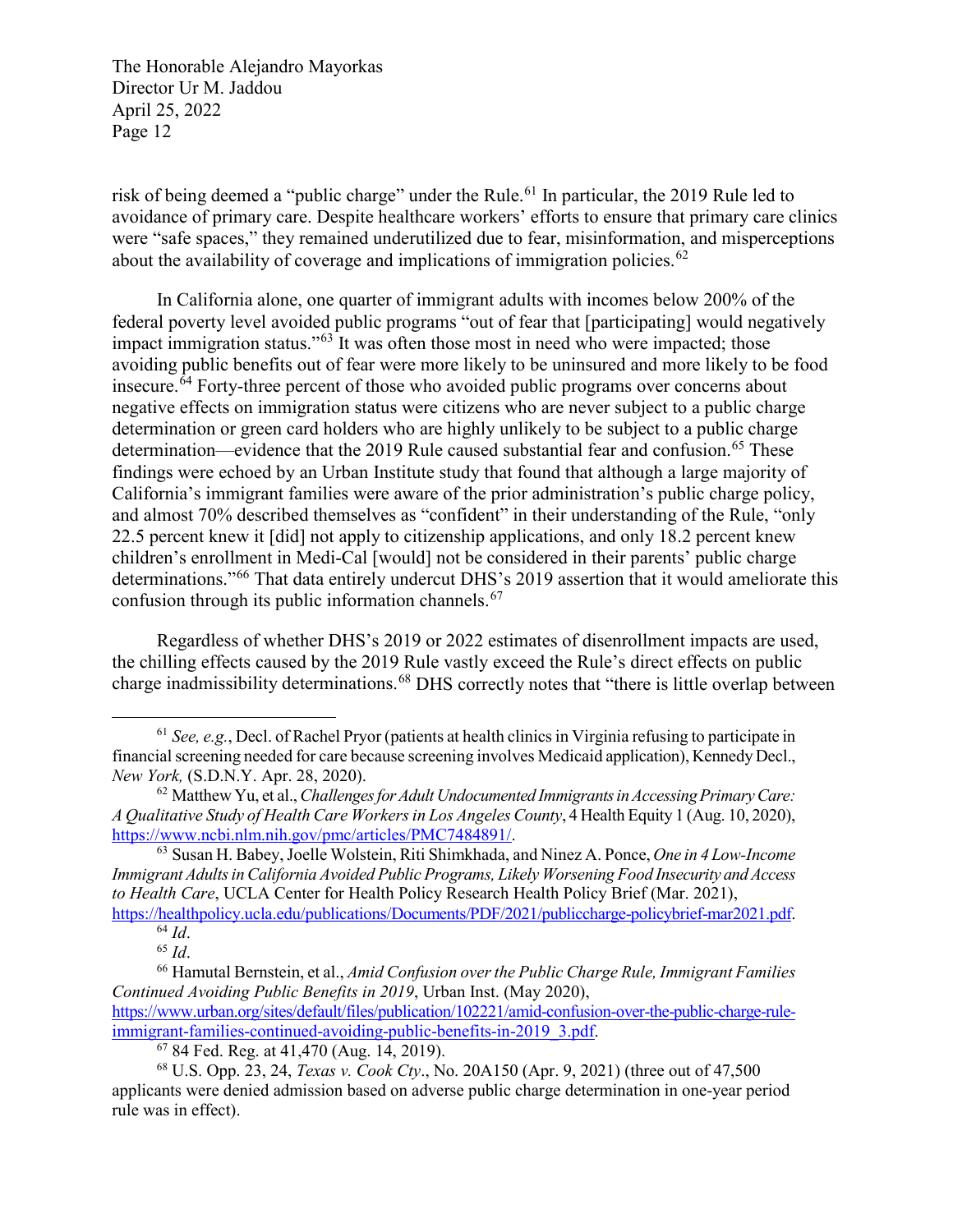the population regulated by the 2019 Final Rule and the public benefits considered in public charge inadmissibility determinations under the 2019 Final Rule." 87 Fed. Reg. at 10,588. There is no reason to believe that Congress intended to drive individuals who are exempt from public charge determinations, including U.S. citizen children, away from benefits for which they are eligible; avoidance of these disenrollment effects strongly favors the Proposed Rule over the 2019 Rule.

#### **V. THE PROPOSED RULE WILL ALLOW STATES TO BETTER RESPOND TO COVID-19 AND FUTURE PUBLIC HEALTH EMERGENCIES**

Since the 2019 Rule was promulgated, a global pandemic has starkly illustrated the unnecessary barriers and complications the Rule imposed on the States' public health operations. In fact, the prior administration acknowledged the likelihood that the 2019 Rule would worsen infectious disease outbreaks.[69](#page-12-0) But the 2019 Rule's implementation during an historic pandemic led to new facts showing that the risk of such outbreaks is much more serious than DHS anticipated. COVID-19 has afflicted more than 80 million people in the United States with a potentially lethal illness, resulting in more than 987,000 deaths.<sup>[70](#page-12-1)</sup> It has caused a nationwide public health crisis and wreaked havoc on the economy. Federal, state, and local authorities, including the States, have undertaken extraordinary efforts to reduce the spread of COVID-19 and protect the health and well-being of our residents. But none of these was sufficient to remedy the pernicious effects of the 2019 Rule, which caused vulnerable populations to avoid medical services for fear of negative immigration effects.

There is no reason to think that Congress's immigration laws have ever been aimed at or concerned with restricting states' provision of emergency relief in the face of public health disasters like a pandemic. To the contrary, all COVID-19 relief programs fall squarely within the discretion that Congress has afforded states to create new public benefits that are available to residents in need.<sup>[71](#page-12-2)</sup> As described below, the 2019 Rule impeded the public health responses to the COVID-19 pandemic, and the Proposed Rule will better assist public health and recovery efforts in the face of such crises in the future.

<span id="page-12-0"></span> <sup>69</sup> *See* 83 Fed. Reg. 51,114 at 51,270 (Oct. 10, 2018) (acknowledging that expansion of public charge policy could lead immigrants who are otherwise eligible for certain public benefits to disenroll or forgo enrollment in those programs, and that such withdrawal or avoidance "could lead to . . . [i]ncreased prevalence of communicable diseases, including among members of the U.S. citizen population who are not vaccinated").

<span id="page-12-2"></span><span id="page-12-1"></span><sup>70</sup> Ctrs. for Disease Control and Prevention, *Covid Data Tracker*, [https://covid.cdc.gov/covid-data-tracker/#cases\\_casesper100klast7days](https://covid.cdc.gov/covid-data-tracker/#cases_casesper100klast7days) (last checked April 22, 2022).

<sup>71</sup> *See, e.g.,* 8 U.S.C. § 1621(d).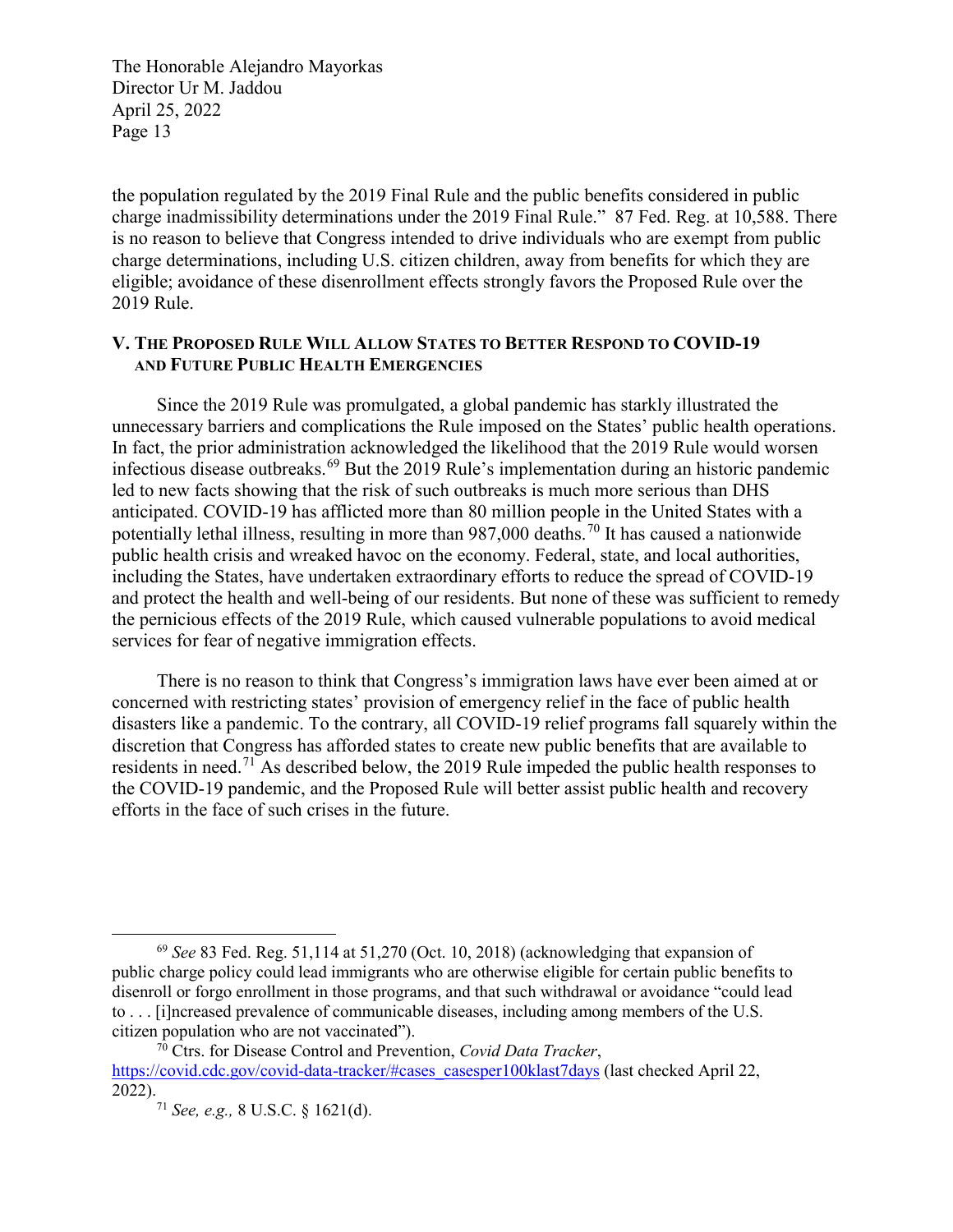#### **A. The 2019 Rule Impeded Public Health Responses to the Pandemic.**

As described in Section IV above, the 2019 Rule led to an avoidance of Medicaid and other publicly-funded healthcare programs. From the perspective of the States, as described in the 2019 administrative record, access to healthcare generally benefits public health, but during a novel disease pandemic it becomes even more crucial.

Lack of access to health insurance, such as Medicaid, reduces the likelihood of individuals receiving testing or treatment for COVID-19, materially impeding public health officials' efforts to stem the disease. When the pandemic began, doctors and others working on the front lines saw many immigrants avoid COVID-19 testing and treatment altogether, even if they might be able to obtain publicly-funded care, due to the substantial fear generated by the 2019 Rule.<sup>[72](#page-13-0)</sup> Uninsured individuals are much less likely to obtain necessary treatment for COVID-19 because of the prohibitive costs of medical care and hospital stays.<sup>[73](#page-13-1)</sup>

The 2019 Rule further impeded the States' attempts to stem the COVID-19 crisis by deterring immigrants and their family members from obtaining needed medical treatment for preexisting conditions that either make individuals more vulnerable to the virus or make their COVID-19 symptoms worse. Individuals who decline Medicaid or other health insurance coverage because of the Rule often stop seeking primary care for conditions like diabetes, asthma, and heart disease.<sup>[74](#page-13-2)</sup> But these conditions put patients at higher risk of suffering severe symptoms or death from COVID-19.<sup>[75](#page-13-3)</sup> And rather than risk their immigration status, noncitizens who declined Medicaid coverage and did not treat their serious medical conditions were more likely to fall extremely ill with COVID-19.<sup>[76](#page-13-4)</sup>

#### **B. DHS's COVID-19 Exemptions to the 2019 Rule Were Insufficient.**

DHS's 2020 decision to exempt COVID-19 vaccines and treatment from public charge determinations was not sufficient to ameliorate confusion and anxiety in immigrant communities needing to access public health services and other benefits during the pandemic.

<span id="page-13-0"></span> <sup>72</sup> *See* Kennedy Decl., Decls. of Eden Almasude, Bitta Mostofi, Pedro Moreno, Aaron Coskey Voit, and Rachel Pryor, *New York,* (S.D.N.Y. Apr. 28, 2020).

<span id="page-13-1"></span><sup>&</sup>lt;sup>73</sup> See id. A recent report from a nonprofit organization that analyzes healthcare costs estimated that a six-day hospital stay for COVID-19 treatment will cost approximately \$73,300. FAIR Health, *COVID-19: The Projected Economic Impact of the COVID-19 Pandemic on the US Healthcare System* 2, 8, 13, 16 (Mar. 25, 2020), [https://tinyurl.com/xdzzab3k.](https://tinyurl.com/xdzzab3k) 74 *See* Decl. of John Paul Newton, *New York,* (S.D.N.Y. Apr. 28, 2020).

<sup>75</sup> *See* Ku and Newton Decls., *New York,* (S.D.N.Y. Apr. 28, 2020).

<span id="page-13-4"></span><span id="page-13-3"></span><span id="page-13-2"></span><sup>76</sup> *Id*.; *see also* Nolan Decl. (staff at New York Legal Assistance Group have seen clients declining or delaying medical treatment based on concerns about the Public Charge Rule).); Safiya Richardson, Jamie S. Hirsch, and Mangala Narasimhan, *Presenting Characteristics, Comorbidities, and Outcomes Among 5700 Patients Hospitalized with COVID-19 in the New York City Area*, JAMA (Apr. 22, 2020).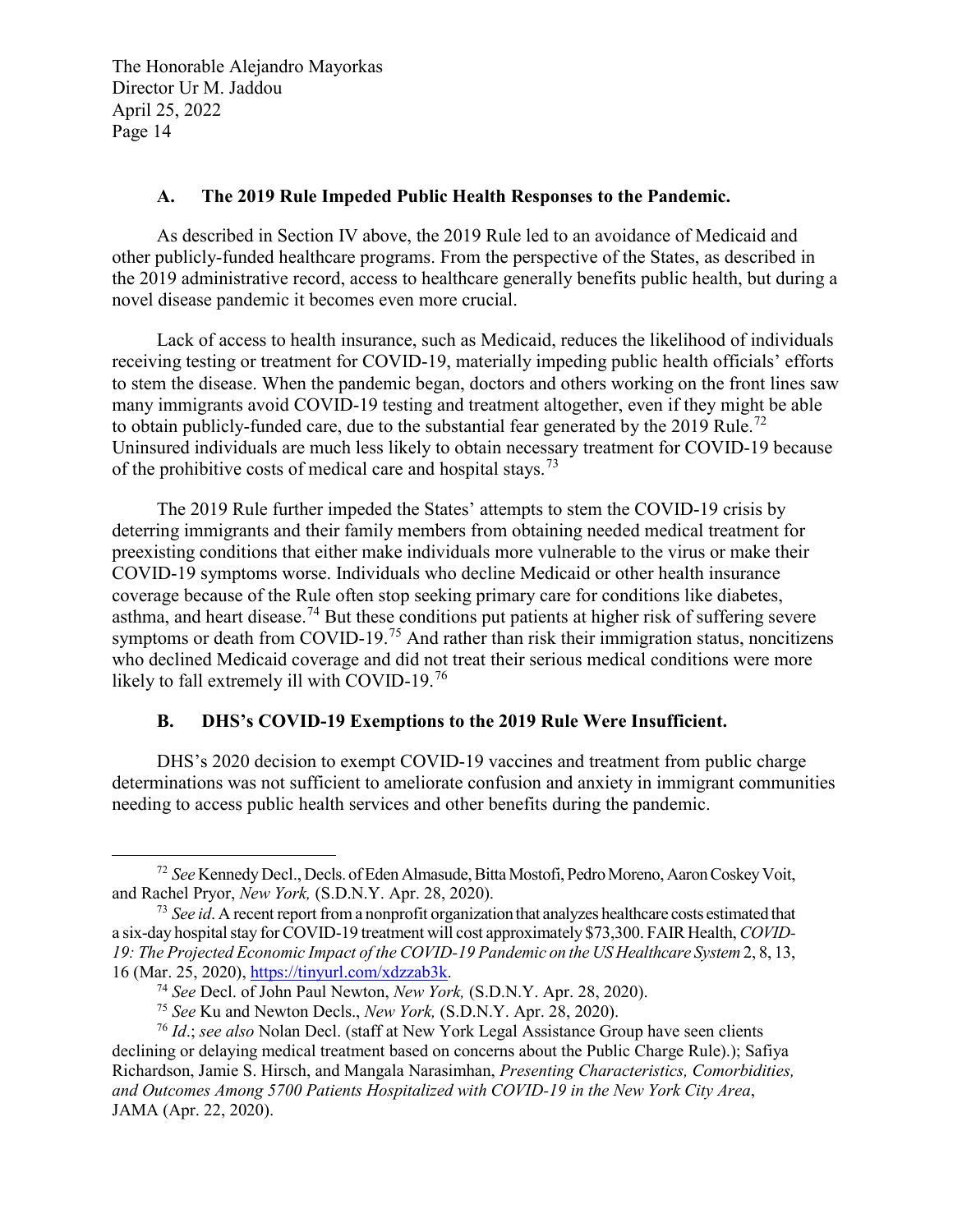On March 13, 2020, USCIS issued an alert that purported to address the severe deterrent effects of the 2019 Rule by providing that "USCIS will neither consider testing, treatment, nor preventative care (including vaccines, if a vaccine becomes available) related to COVID-19 as part of a public charge inadmissibility determination . . . even if such treatment is provided or paid for by one or more public benefits, as defined in the rule (e.g. federally funded Medicaid)." But the alert simultaneously and confusingly continued to treat as an automatic negative factor an application for or receipt of public benefits "that may be used to obtain testing or treatment for COVID-19," including federally-funded Medicaid. In other words, under the 2019 Rule, a noncitizen immigrant who applied for federally-funded Medicaid would have been penalized for having done so even if COVID-19 treatment paid for by that federally-funded Medicaid did not itself count in the public charge inquiry. But deterring immigrants from accessing the public benefits they need to get healthcare effectively prevented them from getting necessary testing and treatment for COVID-19.

Moreover, the alert failed to provide clear assurances that immigrants would not be penalized in a future public charge determination for accessing critical healthcare during the COVID-19 crisis. For example, the alert was unclear as to how or if the 2019 Rule's meaning of "public charge" would apply to someone who received Medicaid-funded medical treatment for COVID-19-like symptoms if that applicant was never tested or confirmed to be COVID-19 positive—even as the country faced significant shortage of testing kits. And under the alert, a noncitizen immigrant continued to be penalized in a public charge analysis for having Medicaid coverage to obtain treatment for medical conditions such as asthma, diabetes, or heart disease, even though those conditions place patients at high risk of suffering more severe symptoms or death if they contract COVID-19. Additionally, although the alert clarified that the 2019 Rule would not apply to state or local benefits, it was unclear how an immigrant was to discern or control whether federal, state, or local benefits apply—especially if they may have required urgent or emergency care. Moreover, the alert provided little certainty, as it could be withdrawn as quickly as it was issued.

Even after DHS posted the alert on its website in 2020, the 2019 Rule continued to deter immigrants from accessing needed medical care during the pandemic. For example, in the weeks following DHS's issuance of the alert, physicians and others working on the front lines of the emergency continued to see many immigrants and their family members express fear about, and decline to obtain, COVID-19 testing and treatment based on ongoing concerns about the 2019 Rule.<sup>[77](#page-14-0)</sup> Overall, in 2020, 13.6% of adults in immigrant families reported that they or a family member avoided a noncash government benefit program, such as Medicaid, the Children's

<span id="page-14-0"></span> <sup>77</sup> *See, e.g.*, Exhibits 11, 14, 21, 22, & 24 of Decl. of Elena Goldstein, *State of New York, et al. v. U.S. Dep't of Homeland Sec., et al.* (S.D.N.Y. Apr. 28, 2020) (No. 19-cv-7777).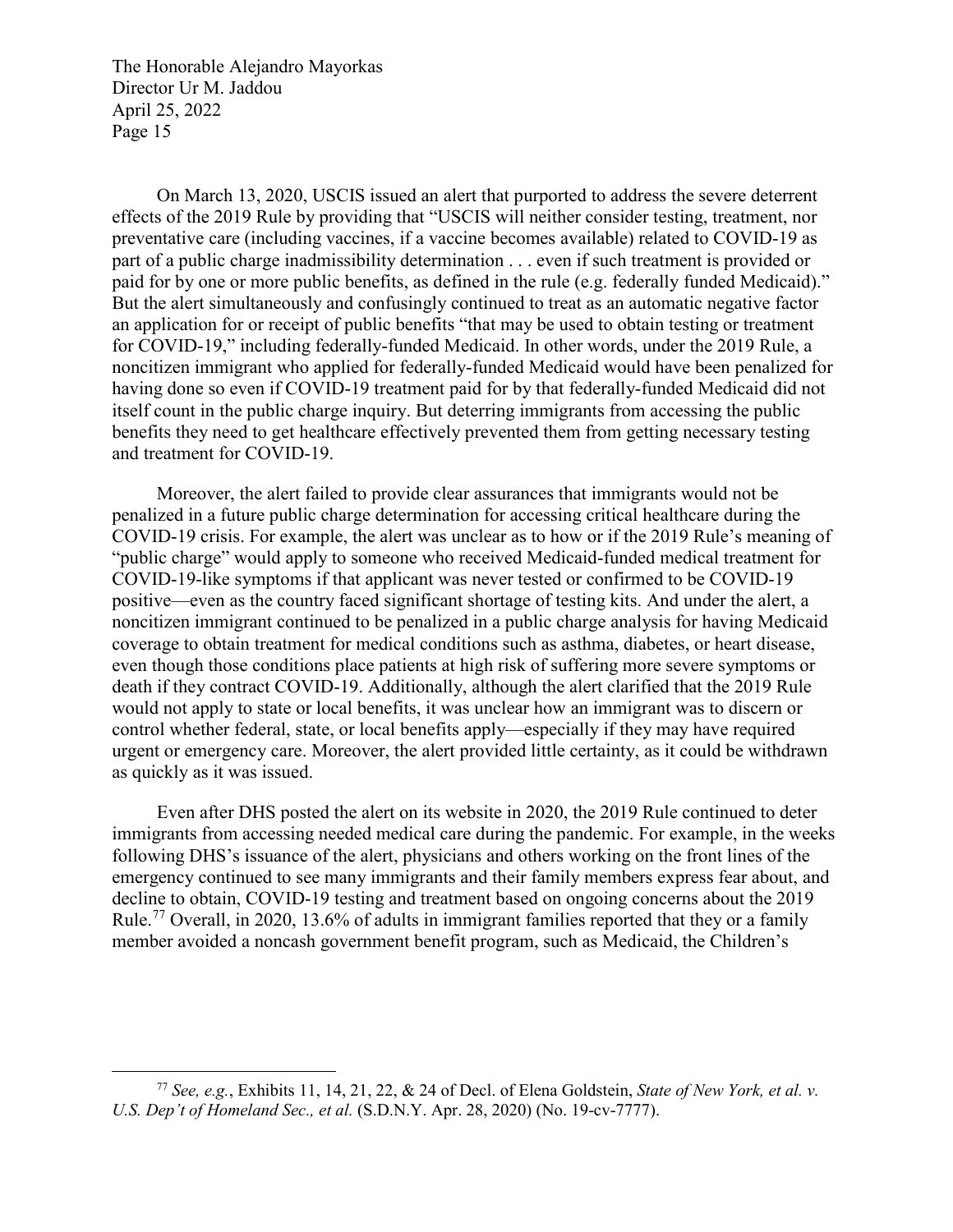Health Insurance Program, SNAP, or housing assistance, because of concerns about future LPR (or "green card") applications.[78](#page-15-0)

#### **C. The Proposed Rule Will Better Assist Public Health and Relief Efforts During COVID-19 and Other Crises.**

Conversely, the Proposed Rule's anticipated positive effect on healthcare enrollment, including in Medicaid and other publicly-funded and administered health insurance programs like the Affordable Care Act (ACA), will leave the States in a better position to respond to COVID-19 and future public health crises. Health insurance coverage affects access and use of primary care services, which are crucial in responding to infectious disease outbreaks. Those without a primary care doctor are less likely to access vaccinations or other preventive health services, making public health responses to infectious diseases more difficult.<sup>[79](#page-15-1)</sup> Testing and medical treatment for diseases like COVID-19 are critically important to slowing infection rates, preserving hospital capacity and medical equipment, and saving lives.<sup>[80](#page-15-2)</sup> Without proper testing and treatment, immigrants and their family members who become infected are more likely to suffer severe illness or death from the virus.<sup>[81](#page-15-3)</sup> Those who lack testing and treatment are also more likely to spread the virus to other people inadvertently, contributing to growth of infection rates, new variants, and fatalities.<sup>[82](#page-15-4)</sup> And according to the National Institutes of Health, "fear of seeking out health care during the pandemic" may well have been a cause of excess (non-COVID) deaths in  $2020.^{83}$  $2020.^{83}$  $2020.^{83}$ 

All these public health harms have been heightened during the pandemic because immigrants made up a large proportion of essential workers. While other sectors were on lockdown, workers in essential industries continued to work outside of their homes and interact with others by, for example, providing healthcare, preparing and delivering food to residences, cleaning hospitals and public spaces, and caring for the sick or aging. Indeed, in New York City, an initial epicenter of the COVID-19 crisis, noncitizens make up approximately 42.4% of home health aides, 42.3% of cooks, 37.1% of food preparation workers, and 26.9% of janitors and

<span id="page-15-1"></span><span id="page-15-0"></span> <sup>78</sup> Hamutal Bernstein et al., *Immigrant Families Continued Avoiding the Safety Net during the COVID-19 Crisis*, Urban Inst. (Feb. 2021), [https://www.urban.org/sites/default/files/publication/103565/](https://www.urban.org/sites/default/files/publication/103565/immigrant-families-continued-avoiding-the-safety-net-during-the-covid-19-crisis.pdf)<br>immigrant-families-continued-avoiding-the-safety-net-during-the-covid-19-crisis.pdf.

<sup>&</sup>lt;sup>79</sup> Matthew Yu, et al., *supra* note 44. **80** *See* Ku Decl., Decl. of Oxiris Barbot, MD, *New York*, **(S.D.N.Y. Apr. 28, 2020).** 

<sup>81</sup> *See* Almasude, Kennedy, Ku and Moreno Decls., *New York,* (S.D.N.Y. Apr. 28, 2020).

<span id="page-15-4"></span><span id="page-15-3"></span><span id="page-15-2"></span><sup>82</sup> *Id*.; *see also* Washington State Dep't of Health, *Testing for COVID-19* (last visited Apr. 12, 2020)[, https://www.doh.wa.gov/Emergencies/COVID19/TestingforCOVID19](https://www.doh.wa.gov/Emergencies/COVID19/TestingforCOVID19) (testing allows public-health officials to "keep people with COVID-19 and their contacts away from others to prevent spread of the virus").

<span id="page-15-5"></span><sup>83</sup> National Institutes of Health, *NCI study highlights pandemic's disproportionate impact on Black, American Indian/Alaska Native, and Latino adults*, News Release (Oct. 4, 2021) https://www.nih.gov/ [news-events/news-releases/nci-study-highlights-pandemics-disproportionate](https://www.nih.gov/news-events/news-releases/nci-study-highlights-pandemics-disproportionate-impact-black-american-indian-alaska-native-latino-adults)[impact-black-american-indian-alaska-native-latino-adults.](https://www.nih.gov/news-events/news-releases/nci-study-highlights-pandemics-disproportionate-impact-black-american-indian-alaska-native-latino-adults)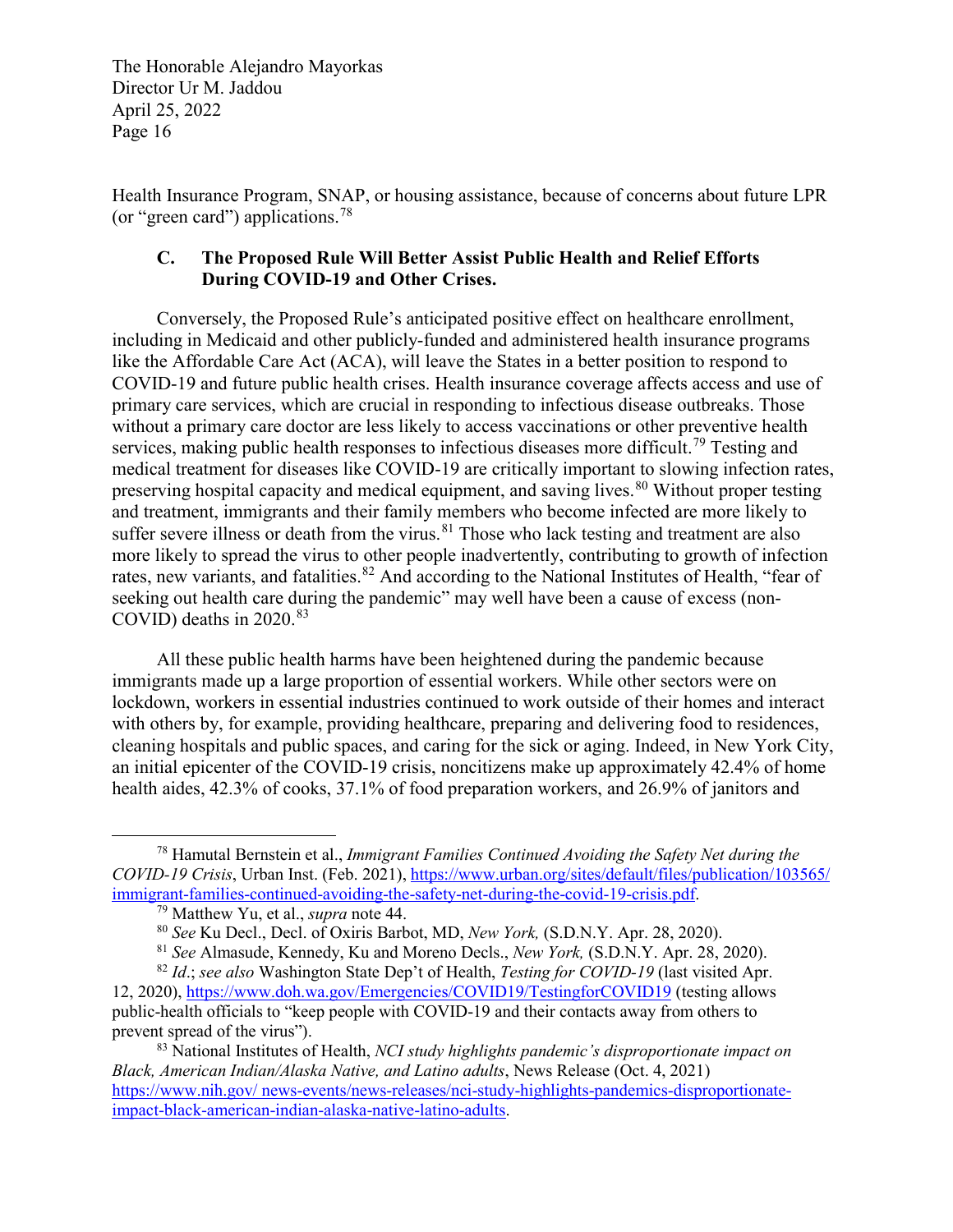building cleaners.<sup>[84](#page-16-0)</sup> And in other areas of the country, large numbers of noncitizens continue to work in essential industries such as agriculture or food packing and distribution.<sup>[85](#page-16-1)</sup> These workers are more likely to be exposed to the virus, and, without adequate testing and treatment, are more likely to suffer worse health outcomes and inadvertently spread the virus to others.<sup>[86](#page-16-2)</sup>

The COVID-19 pandemic also demonstrates the value of the Proposed Rule's exclusion of supplemental benefit programs that allow recipients to weather economic hardship, and are well-suited for moments of temporary crisis.<sup>[87](#page-16-3)</sup> In April 2020, the unemployment rate reached 14.8% nationwide, the highest rate observed since the federal government began collecting such data in 1948.<sup>[88](#page-16-4)</sup> And the number of individuals seeking unemployment benefits steeply increased.<sup>[89](#page-16-5)</sup> Immigrant workers, particularly in the hospitality and service industries, were disproportionately impacted by layoffs and furloughs. $90$ 

Supplemental benefits (like Medicaid and SNAP) provide help for working individuals undergoing sudden shocks like losing a job or incurring substantial medical bills during a pandemic, and workers should be able to turn to these programs without fear until they can get back on their feet.<sup>[91](#page-16-7)</sup> For example, many workers who lost their jobs and their employersponsored health insurance because of COVID-19 were likely to need Medicaid coverage until they found another job.<sup>[92](#page-16-8)</sup> SNAP benefits respond rapidly to changing economic conditions by allowing newly-eligible individuals to obtain benefits and allowing existing participants to receive higher amounts of benefits if their incomes decrease.<sup>[93](#page-16-9)</sup> But community perceptions of the 2019 Rule hampered the effectiveness of these programs. In California, for example, state agencies report that public charge fears caused rural farmworker communities to be 50% less likely to apply for needed COVID-19 emergency housing relief compared to urban areas, despite

 <sup>84</sup> *See* Decl. of Sabrina Fong, *New York,* (S.D.N.Y. Apr. 28, 2020).

<sup>85</sup> *See* Benito, Kennedy and Voit Decls., *New York,* (S.D.N.Y. Apr. 28, 2020).

<span id="page-16-2"></span><span id="page-16-1"></span><span id="page-16-0"></span><sup>86</sup> *See* Ku and Almasude Decls., *New York,* (S.D.N.Y. Apr. 28, 2020); *see also* Kennedy Decl. (immigrant workers in Colorado meatpacking plants and dairies are essential workers at high risk of contracting and spreading COVID-19).<br><sup>87</sup> See id.

<span id="page-16-4"></span><span id="page-16-3"></span><sup>&</sup>lt;sup>88</sup> Cong. Research Serv., *Unemployment Rates During the COVID-19 Pandemic* R46554 (Aug. 20, 2021), [https://sgp.fas.org/crs/misc/R46554.pdf.](https://sgp.fas.org/crs/misc/R46554.pdf) 89 *Id.*

<span id="page-16-6"></span><span id="page-16-5"></span><sup>90</sup> *See* Mostofi Decl. (immigrants in New York have lost jobs in restaurants and as domestic workers) and Benito Decl. (immigrants in Illinois have lost jobs as domestic workers, personal care aides, and nannies), *New York,* (S.D.N.Y. Apr. 28, 2020). And even for workers who can secure new employment in this economic crisis, those chilled from accessing preventive care afforded by public benefits are more likely to suffer preventable illnesses, resulting in missing work, again reducing economic productivity and creating further instability in our States. *See* Decls. of Gifford, Zucker, Kallick, *New York*, (S.D.N.Y. Sept. 9, 2019).

<sup>&</sup>lt;sup>91</sup> See Ku, Mostofi, Newton, and Benito Decls., *New York*, (S.D.N.Y. Apr. 28, 2020).<br><sup>92</sup> See id.

<span id="page-16-9"></span><span id="page-16-8"></span><span id="page-16-7"></span><sup>&</sup>lt;sup>93</sup> U.S. Dep't of Agric., *Building a Healthy America: A Profile of the Supplemental Nutrition Assistance Program* 1, 3 (Apr. 2012).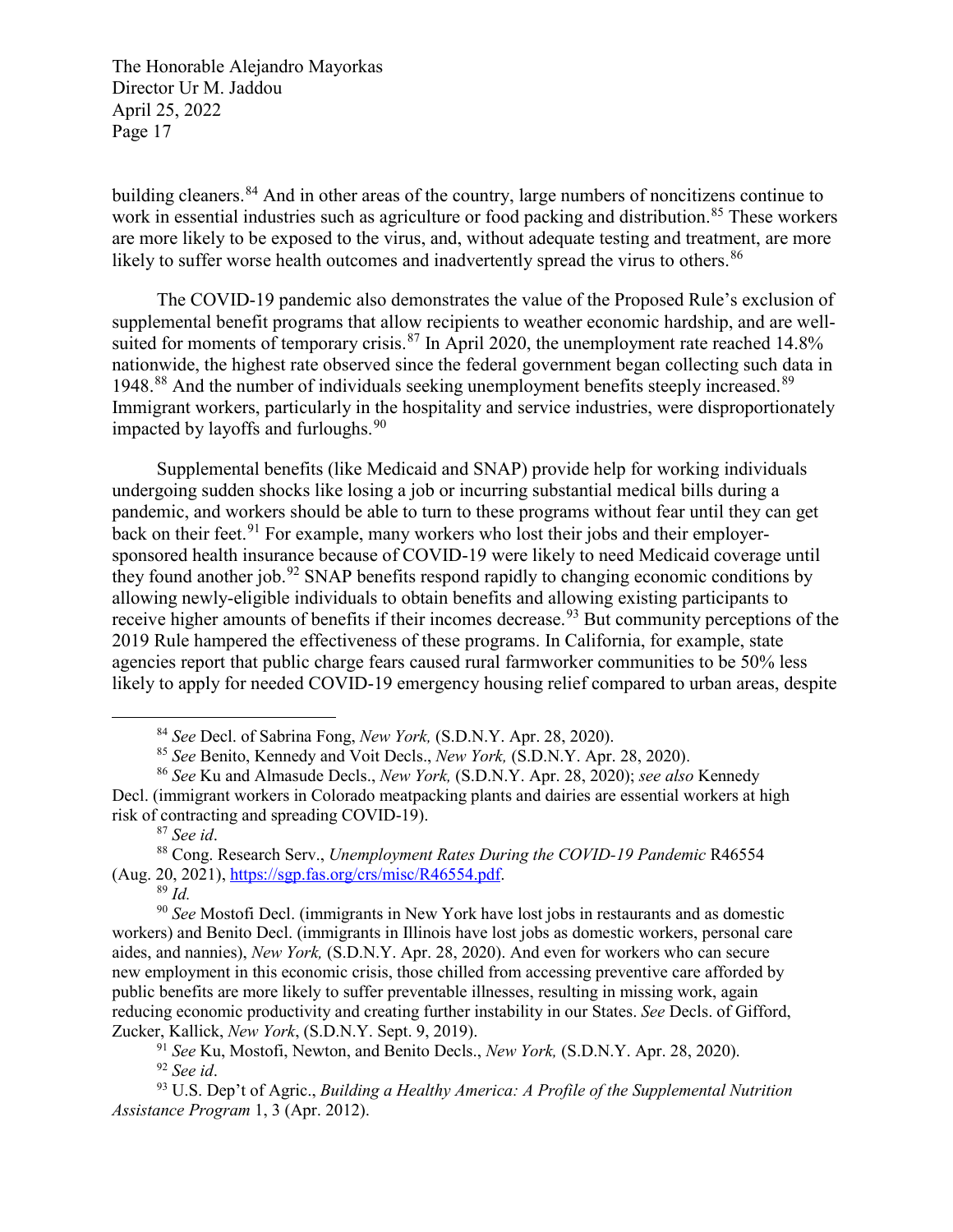significant effort by state agencies and local partners. Overall, the 2019 Rule undermined some of the States' most effective tools for protecting the public's health and wellbeing during a crisis and promoting our nation's recovery.

#### **VI.THE PROPOSED RULE WILL REDUCE UNNECESSARY COSTS TO STATE OPERATIONS AND AGENCIES**

Compared to the 2019 Rule, the Proposed Rule will increase access to healthcare and nutritional services, resulting in long-term net benefits for the States and their residents. In the Proposed Rule, DHS describes these impacts as "indirect effects" that "implicate values such as equity, fairness, distributive impacts, and human dignity," but are "difficult to quantify." 87 Fed. Reg. at 10,666.

The States respectfully suggest that these consequences are not abstract value judgments, but are substantial, costly outcomes that justify the Proposed Rule. Abundant evidence in the administrative and litigation records for the 2019 Rule demonstrates the costs and other disadvantages resulting from decreased participation in Medicaid or other impacted programs. Reductions in benefit usage reduces revenues for healthcare providers participating in Medicaid,  $94$  including public healthcare facilities.  $95$  Interruptions in access to healthcare, especially primary and preventive care, lead to worse health outcomes for patients, such as increases in unintended pregnancies (which tend to have higher rates of adverse maternal and child outcomes than planned pregnancies), spread of infectious diseases, and decreasing early diagnosis and treatment of conditions such as cancer.<sup>[96](#page-17-2)</sup> The costs of these public health harms, in turn, are born by the States, the insurers of last resort for most low-income populations.  $97$  The 2019 Rule's negative health consequences also likely resulted in additional downstream costs and harm.<sup>[98](#page-17-4)</sup> Recent research shows that immigrant mothers who participated in prenatal WIC nutritional programs (which were affected by the 2019 Rule's predictable chilling effects despite being exempted from public charge determinations) had higher mean birthweights, and lower

<span id="page-17-0"></span> <sup>94</sup> 83 Fed. Reg. at 51,118; *see* Decls. of Doug KcKeever and Colleen Chawla,*California* (N.D. Cal. Aug. 26, 2019) (No. 19-cv-04975); Decl. of Grace B. Hou, *Washington* (E.D. Wash. Sept. 6, 2019) (No. 19-cv-05210).<br><sup>95</sup> Appellees' Answering Br. 30, *New York* (2d Cir. Jan. 24, 2020) (No. 19-3591).

<span id="page-17-2"></span><span id="page-17-1"></span><sup>&</sup>lt;sup>96</sup> See, e.g., Decls. of Mari Cantwell; Patrick Allen; Jodi Hicks; David H. Aizuss; Charity Dean; Dr. Gary Gray; and Carmela Coyle,*California* (N.D. Cal. Aug. 26, 2019) (No. 19-cv-04975); Decl. of Lacy Fehrenbach, *Washington* (E.D. Wash. Sept. 6, 2019) (No. 19-cv-05210).

<span id="page-17-3"></span><sup>97</sup> *See, e.g*., Cantwell, Allen, and Coyle Decls.; Decl. of Cathy Buhrig I (Medicaid), *California* (N.D. Cal. Aug. 26, 2019) (No. 19-cv-04975); Decls. of Joshua Sharfstein, Judith Persichilli, *Washington* (E.D. Wash. Sept. 6, 2019) (No. 19-cv-05210).

<span id="page-17-4"></span><sup>98</sup> *See, e.g.,* Decls. of Laurel Lucia; Alexis Carmen Fernandez; and Cathy Buhrig II (SNAP); and Fariborz Pakseresht, *California* (N.D. Cal. Aug. 26, 2019) (No. 19-cv-04975); Decls. of Elisa Neira; Jovon Perry; Sarah K. Peterson, *Washington* (E.D. Wash. Sept. 6, 2019) (No. 19-cv-05210).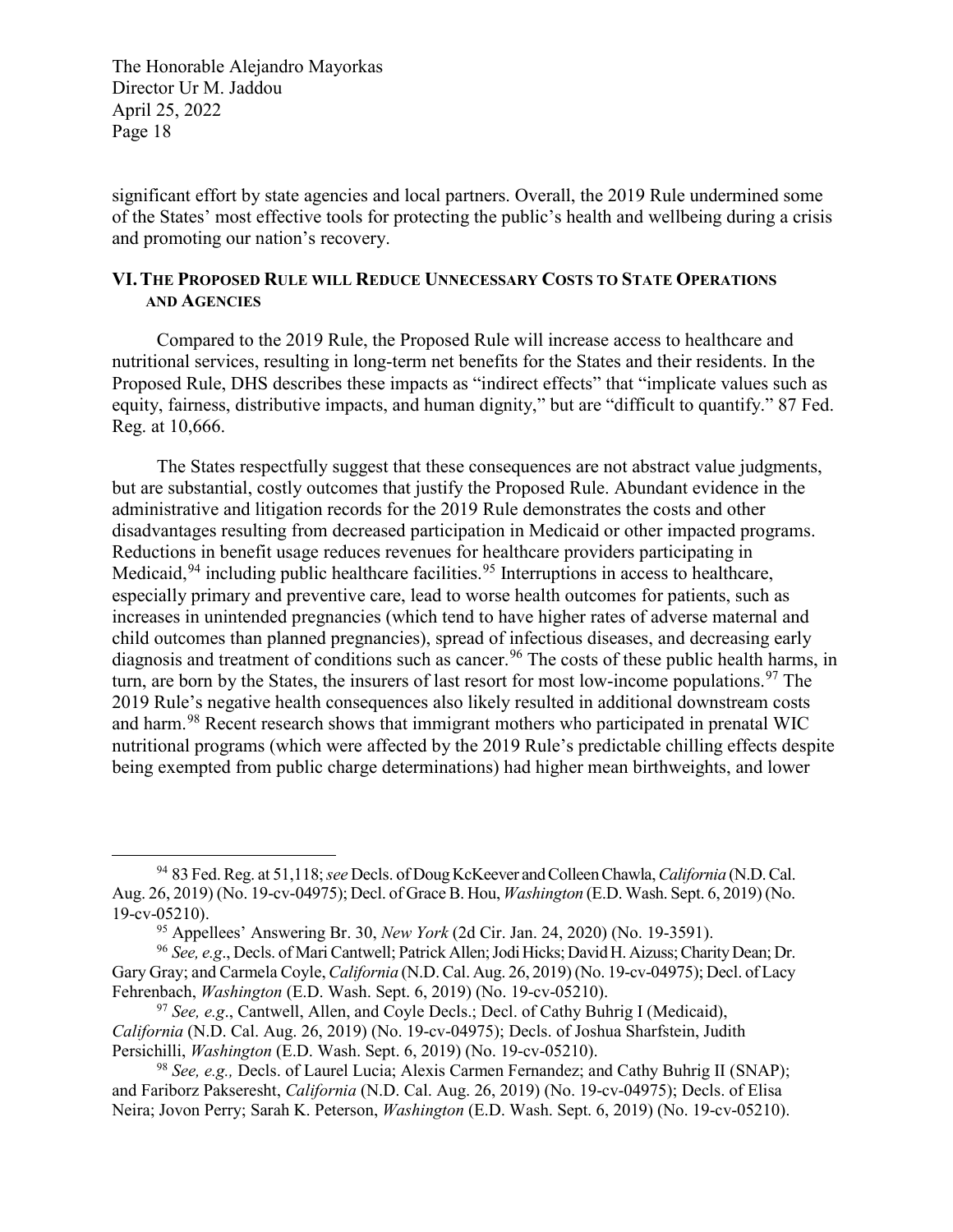risk of low birthweight, compared to those who did not participate in WIC.<sup>[99](#page-18-0)</sup> The researchers explain that infant birthweight, in turn, is an important "predictor of children's future health and development," with low birthweight resulting in longer hospitalizations, higher perinatal healthcare costs, and "increased risk for mortality and morbidity, including developmental delays, cerebral palsy, blindness, deafness, and hydrocephaly," and "multiple chronic adult medical conditions" that lead to "high educational and health costs over time," including increased Medicaid spending.<sup>[100](#page-18-1)</sup> In a nation where one out of every four infants is born to an immigrant parent, *id*., these are significant and troubling consequences.

Moreover, disruptions in access to benefits are costly and burdensome to public agencies and state-supported healthcare providers. As more eligible individuals and families cycle on and off benefits more often, enrolling at times of great need and disenrolling to avoid risks or due to confusion, this increased "churn" increases the States' administrative costs.<sup>[101](#page-18-2)</sup> And gaps in coverage from federally-funded programs like Medicaid and SNAP increase stress on state- and locally-funded safety net providers. Healthcare providers of last resort will end up responsible for more costly, uncompensated emergency room care (which may be required by the Emergency Medical Treatment and Labor Act and/or state laws). Those who decline SNAP for fear of being deemed a public charge often turn to emergency food assistance programs, such as food pantries.<sup>[102](#page-18-3)</sup> Those facilities must then employ more resources to keep up with demand, and in some places, they have had to close.<sup>[103](#page-18-4)</sup>

The Proposed Rule's clarification that "receipt" of public benefits means actually receiving benefits (and not applications on another's behalf, or a determination of prospective eligibility) will also alleviate confusion and simplify administrative burdens.<sup>[104](#page-18-5)</sup> Efficient operational costs for programs like school lunch, special education, and WIC sometimes rely on certification of students' eligibility for other benefits, including Temporary Assistance for Needy Families (TANF) and Supplemental Security Income (SSI).<sup>105</sup> The Proposed Rule will make it easier for

<span id="page-18-4"></span><sup>103</sup> *See* Newton Decl.; *see also* Heinrich Decl. (food banks and pantries are facing increased food costs and "new challenges for accepting donated food"); Benito Decl. (many food pantries in Chicago, Illinois have "either closed or are seeing a marked increase in requests for food assistance").

<sup>104</sup> *See* 87 Fed. Reg. at 10,669 (proposing new section 212.21(d)).

<span id="page-18-6"></span><span id="page-18-5"></span><sup>105</sup> *See, e.g.,* U.S. Dept. of Agriculture, Direct Certification on the National School Lunch Program: State Implementation Progress Report to Congress (Oct. 2018), https://www.fns.usda.gov/directcertification-national-school-lunch-program-report-congress-state-implementation-progress-1; *see also*  Buhrig II, Allen, McKeever, Buhrig I Decls. Michelle Probert; Melissa Byrd; Doug McKeever; Cathy Buhrig I (SNAP); and Mila Kofman, *California* (N.D. Cal. Aug. 26, 2019) (No. 19-cv-04975).

<span id="page-18-0"></span> <sup>99</sup> Stephanie Ettinger de Cuba et al., *Prenatal WIC Is Associated with Increased Birth Weight of Infants Born in the United States with Immigrant Mothers*, J. of the Academy of Nutrition and Dietetics (Feb. 2022), available at [https://childrenshealthwatch.org/wp-content/uploads/Updated-WIC-Paper.pdf.](https://childrenshealthwatch.org/wp-content/uploads/Updated-WIC-Paper.pdf) 100 *Id*. 101 *See* Cisneros Decl. Ex K at 57. Cisneros Decl. Ex. R at 4-5, Ex L at 1; Ex B at 2.

<span id="page-18-3"></span><span id="page-18-2"></span><span id="page-18-1"></span><sup>102</sup> *See* Newton and Heinrich Decls.; *see also* Decl. of Theo Oshiro, *New York*, (S.D.N.Y. Apr. 28, 2020) (Make the Road New York has been receiving many calls from immigrants seeking food assistance, including from food pantries).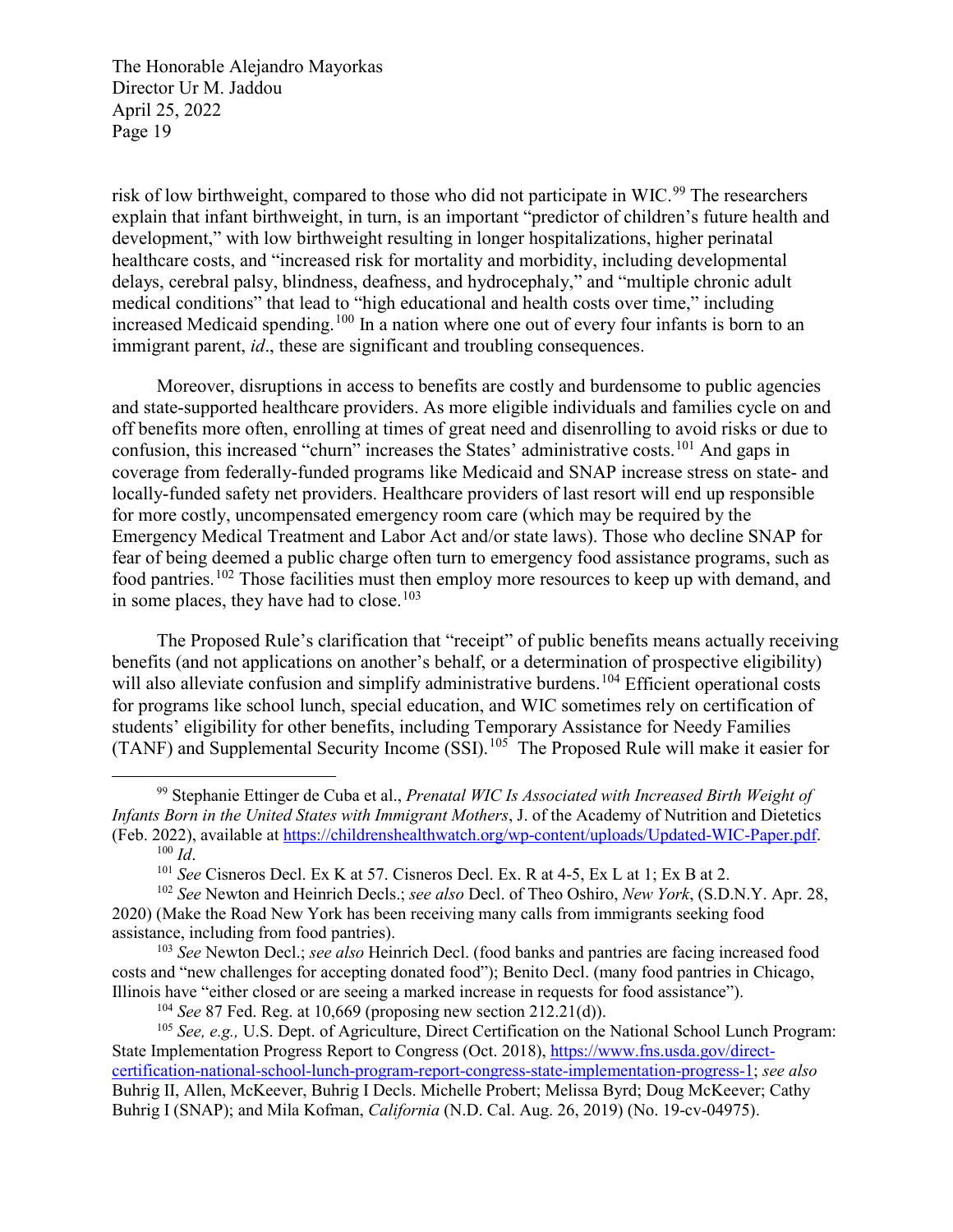school districts and other programs to communicate with families and community members about what is relevant to public charge determinations.

The 2019 Rule's confusion and disenrollment effects undermined the States' efforts to deepen investments in community wellbeing by expanding access to healthcare and emergency aid, regardless of immigration status. For example, California has expanded Medi-Cal (its version of Medicaid) to all low-income children, all eligible undocumented young adults up to the age of 26, and undocumented Californians ages 50 and over,  $^{106}$  $^{106}$  $^{106}$  and Vermont and New Jersey similarly expanded their Medicaid program to all income-eligible children and pregnant individuals.<sup>[107](#page-19-1)</sup> New York has expanded Medicaid to cover pregnant women and individuals seeking emergency services, regardless of immigration status, and offers health insurance coverage to children who are ineligible for Medicaid, including undocumented children.<sup>[108](#page-19-2)</sup> Illinois also offers health benefits to various groups regardless of their immigration status, including low-income noncitizens ages 65 and over who do not qualify for Medicaid, eligible minors under the age of 18, and immigrants receiving kidney transplants.<sup>[109](#page-19-3)</sup> Yet many mixed status families have not engaged with these programs due to fear caused by the 2019 Rule. Many states also provided economic benefits during the COVID-19 pandemic regardless of immigration status, described in Section III above. The Proposed Rule, in contrast, does not cause the same level of interference with the States' prerogatives to support and invest in these types of new programs.

Supporters of the 2019 Rule cite the cost of state transfer payments associated with increased enrollment in Medicaid,  $110$  but a simplistic focus on this particular state budget line item disregards the overall fiscal impact of Medicaid coverage. First, the federal government contributes a relatively large proportion of Medicaid funding, and the federal match for working age adults is particularly high. The "sticker price" of Medicaid is also less than its actual fiscal impact on state budgets because higher overall Medicaid enrollment allows states to deliver healthcare services with relative efficiency, to reduce the costs of state-funded health services to the uninsured, and to enjoy increased revenues dues to taxes related to Medicaid expansion or "on the increased economic activity it triggers."[111](#page-19-5) Those advocating DHS's return to the 2019

<span id="page-19-0"></span> <sup>106</sup> Cal. Welf. & Inst. Code § 14007.8, as amended by Stats. 205, c. 709 (S.B.4), § 2, eff. Jan. 1, 2016. California is poised to expand coverage even further. *See* Soumya Karlamangla, *California Poised to Extend Health Care to All Undocumented Immigrants*, New York Times (Jan. 12, 2022), [https://www.nytimes.com/2022/01/12/us/health-care-undocumented-immigrants.html.](https://www.nytimes.com/2022/01/12/us/health-care-undocumented-immigrants.html) 107 *See* 33 V.S.A. § 2091 *et seq*.; New Jersey Department of Human Services, *Governor Murphy*

<span id="page-19-1"></span>*Highlights Cover All Kids Initiative to Provide All New Jersey Kids with Health Insurance*, https://www.nj.gov/humanservices/news/pressreleases/2021/approved/20210330.html.<br><sup>108</sup> N.Y. Comp. Codes R. & Regs. tit. 18, § 360-3.2(j); N. Y. Pub. Health L. § 2511.

<sup>109</sup> 89 Ill. Adm. Code 118.700, *et seq.*; 89 Ill. Adm. Code 118.500; 305 ILCS 5/5-5.

<sup>110</sup> *See* 87 Fed. Reg. at 10,663.

<span id="page-19-5"></span><span id="page-19-4"></span><span id="page-19-3"></span><span id="page-19-2"></span><sup>&</sup>lt;sup>111</sup> The Commonwealth Fund, The Impact of Medicaid Expansion on States' Budgets (May 5, 2020), [https://www.commonwealthfund.org/publications/issue-briefs/2020/may/impact-medicaid](https://www.commonwealthfund.org/publications/issue-briefs/2020/may/impact-medicaid-expansion-states-budgets)[expansion-states-budgets.](https://www.commonwealthfund.org/publications/issue-briefs/2020/may/impact-medicaid-expansion-states-budgets)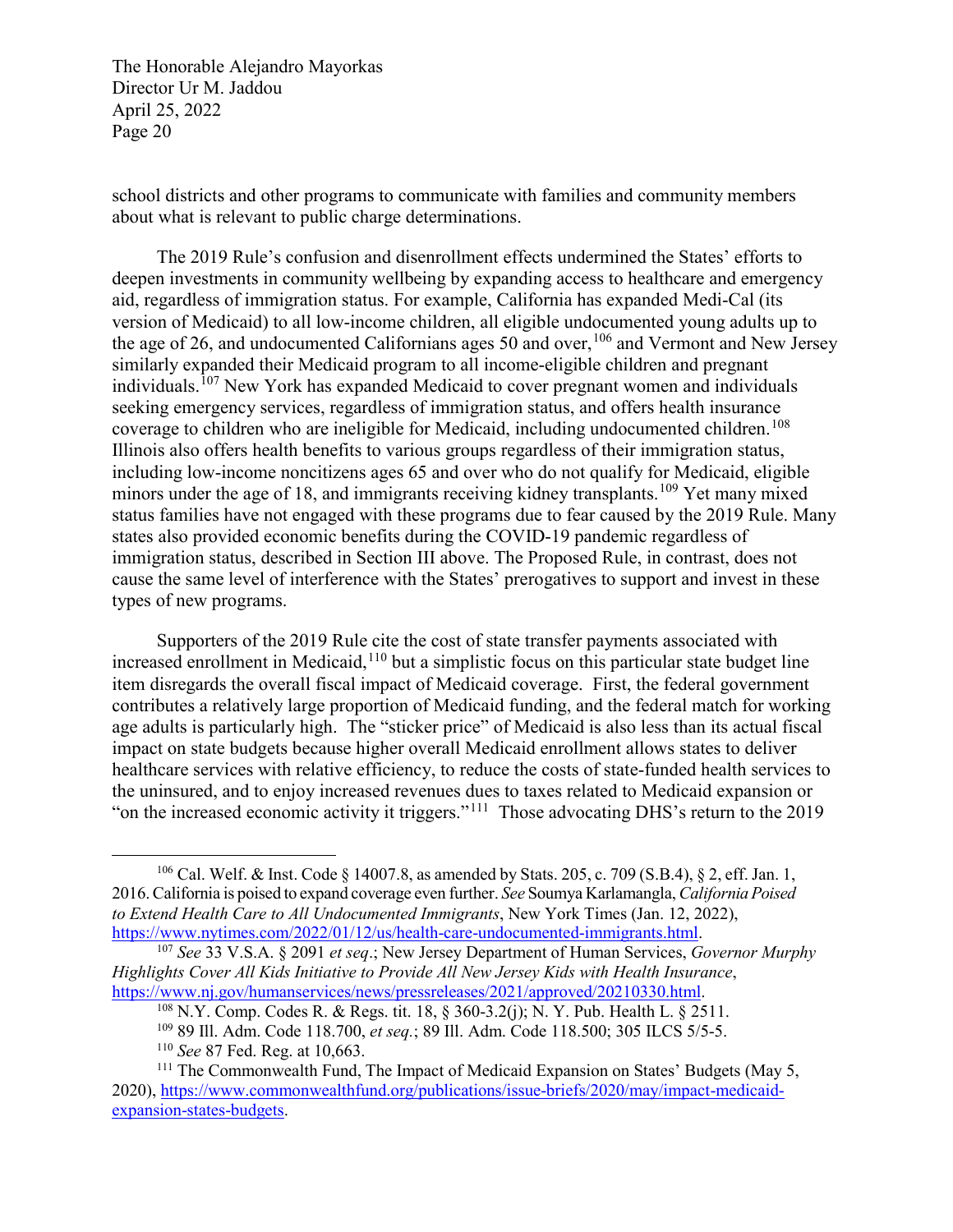Rule also fail to note that it is jurisdictions that choose to offer more comprehensive access to medical services that are disproportionately affected by both the costs and the benefits associated with increased participation in Medicaid and other public health programs, and most likely to be on the receiving end of individuals crossing state borders for healthcare. Overall, evidence regarding net impacts weighs heavily against any regulatory alternative that would result in widespread chilling effects on potential Medicaid enrollees.

Increased spread of COVID-19 adds to the already-serious additional costs caused by these chilling effects. People who lack health insurance are more likely to shift costs to state and local governments and private providers by relying on emergency care when they experience acute medical conditions, or by relying on state-funded public health clinics and school-based health services.<sup>[112](#page-20-0)</sup> Delayed healthcare can lead to worsening medical conditions and complications that ultimately will require more expensive medical treatment.<sup>[113](#page-20-1)</sup> The resulting reliance on emergency services burdens the States and their healthcare systems, recreating the problems that states who have chosen to expand Medicaid programs intended to avoid.<sup>[114](#page-20-2)</sup> During the COVID-19 crisis, these consequences are more dire, as uninsured individuals wait to seek medical care until their condition gets serious, <sup>[115](#page-20-3)</sup> further straining hospitals and clinics that may be reaching capacity and facing challenges obtaining ventilators or other medical supplies.

If finalized as proposed (and with the improvements laid out here), the Proposed Rule will alleviate administrative costs to state benefit-granting agencies, which were forced to devote scarce time and resources to attempt to counteract the fear and confusion caused by the 2019 Rule. Although, as DHS notes,  $116$  the Proposed Rule will take time and effort to explain, the

<span id="page-20-0"></span> <sup>112</sup> Pennsylvania, for example, estimated it would lose more than \$220 million in federal Medicaid funds as a result of this drop in Medicaid enrollment, the majority of which will then be shifted to Pennsylvania hospitals. Cindy Mann, April Grady, and Allison Orris, *Medicaid Payments at Risk for Hospitals Under the Public Charge Proposed Rule* at 13 (Nov. 2018) [https://www.manatt.com/Insights/White-Papers/2018/Medicaid-Payments-at-Risk-for-Hospitals-](https://www.manatt.com/Insights/White-Papers/2018/Medicaid-Payments-at-Risk-for-Hospitals-Under-Publ)[Under-Publ.](https://www.manatt.com/Insights/White-Papers/2018/Medicaid-Payments-at-Risk-for-Hospitals-Under-Publ) 113 *See* Aleli D. Kraft et al., *The Health and Cost Impact of Care Delay and the Experimental* 

<span id="page-20-1"></span>*Impact of Insurance on Reducing Delays: Evidence from a Developing Country*, The Journal of Pediatrics, Aug. 2009,

[https://www.ncbi.nlm.nih.gov/pmc/articles/PMC2742317/pdf/nihms102459.pdf;](https://www.ncbi.nlm.nih.gov/pmc/articles/PMC2742317/pdf/nihms102459.pdf) Ctrs. for Disease Control and Prevention, *Coronavirus Disease 2019 (COVID-19): Interim Clinical Guidance for Management of Patients with Confirmed Coronavirus Disease (COVID-19)* (last updated Apr. 6, 2020) (median time in intensive care unit for severely ill COVID-19 patient ranges from ten to twelve days, and median length of hospitalization among survivors ranges from ten to thirteen days); *see also* Decls. of Gifford, Maksym and Zucker, *New York*, (S.D.N.Y. Sept. 9, 2019).

<span id="page-20-4"></span><span id="page-20-3"></span><span id="page-20-2"></span><sup>114</sup> Henry J. Kaiser Family Foundation, *Why Does the Medicaid Debate Matter? National Data and Voices of People with Medicaid Highlight Medicaid's Role* (June 19, 2017), https://www.kff.org/medicaid/fact-sheet/why-does-the-medicaid-debate-matter-national-data-and-<br>voices-of-people-with-medicaid-highlight-medicaids-role/.

<sup>&</sup>lt;sup>115</sup> See Ku and Pryor Decls., *New York*, *(S.D.N.Y. Apr. 28, 2020).* 

<sup>116</sup> *See* 87 Fed. Reg. at 10,654.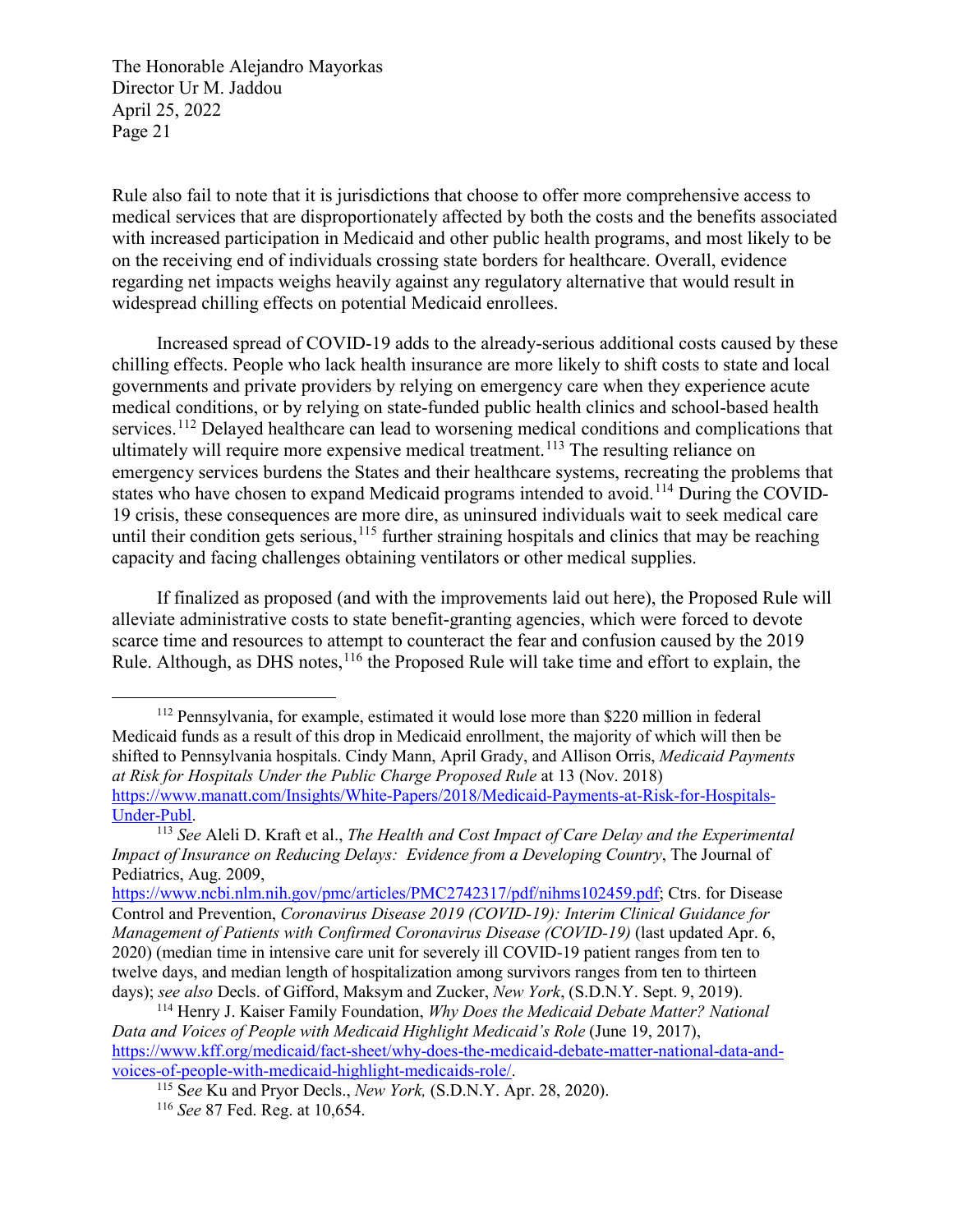States have largely already conformed their materials to the 2021 implementation of the *Cook County* judgment and rule implementing that judgment. We note that these costs are small in comparison to the time and resources required to help noncitizens navigate the risks and benefits of receiving health or nutrition benefits under the 2019 Rule's complicated provisions.<sup>[117](#page-21-0)</sup> Yet, in the face of the 2019 Rule's leaked drafts and lengthy rulemaking process, investments of these resources were not as effective as they could be; as one director of a state healthcare exchange reported, the state exchanges "dedicated resources to combatting misinformation, but face an uphill battle."<sup>[118](#page-21-1)</sup> As described in Section II above, we therefore urge DHS to work with stakeholders to ensure that any final rule is implemented in a manner that helps undo the 2019 Rule's legacy of fear and mistrust.

\* \* \* \* \* \* \* \* \* \* \* \* \* \* \* \* \* \* \* \*

The States applaud DHS and USCIS for proposing a regulation that is both consistent with applicable law, including the well-established and historic narrow meaning of "public charge," and considers the consequences of the rule on stakeholders. The Proposed Rule will help the States in their efforts to protect the health, safety, and well-being of our residents, and remain faithful to the Nation's values. We urge the federal government to finalize this rule swiftly.

Sincerely,

ROB BONTA Attorney General of California

Weise

PHILIP J. WEISER Attorney General of Colorado

 $MML$ 

LETITIA JAMES Attorney General of New York

WILLIAM TONG Attorney General of Connecticut

<span id="page-21-0"></span> <sup>117</sup> *See* Cantwell, Allen, Probert, Kofman, and Byrd Decls.; Decls. of Fairborz Pakseresht; Susan Fanelli; Sarah Neville-Morgan; Alexis Carmen Fernández; Antonia Jiménez; Lindsey Palmer, *California* (N.D. Cal. Aug. 26, 2019) (No. 19-cv-04975); Decls. of Grace B. Hou; S. Duke Storen, *Washington* (E.D. Wash. Sept. 6, 2019) (No. 19-cv-05210).

<span id="page-21-1"></span><sup>118</sup> Rachel Schwab, et al., *Federal Policy Priorities for Preserving and Improving Access to Coverage: Perspectives from State-Based Marketplaces*, The Common Wealth Fund (Feb. 17, 2021).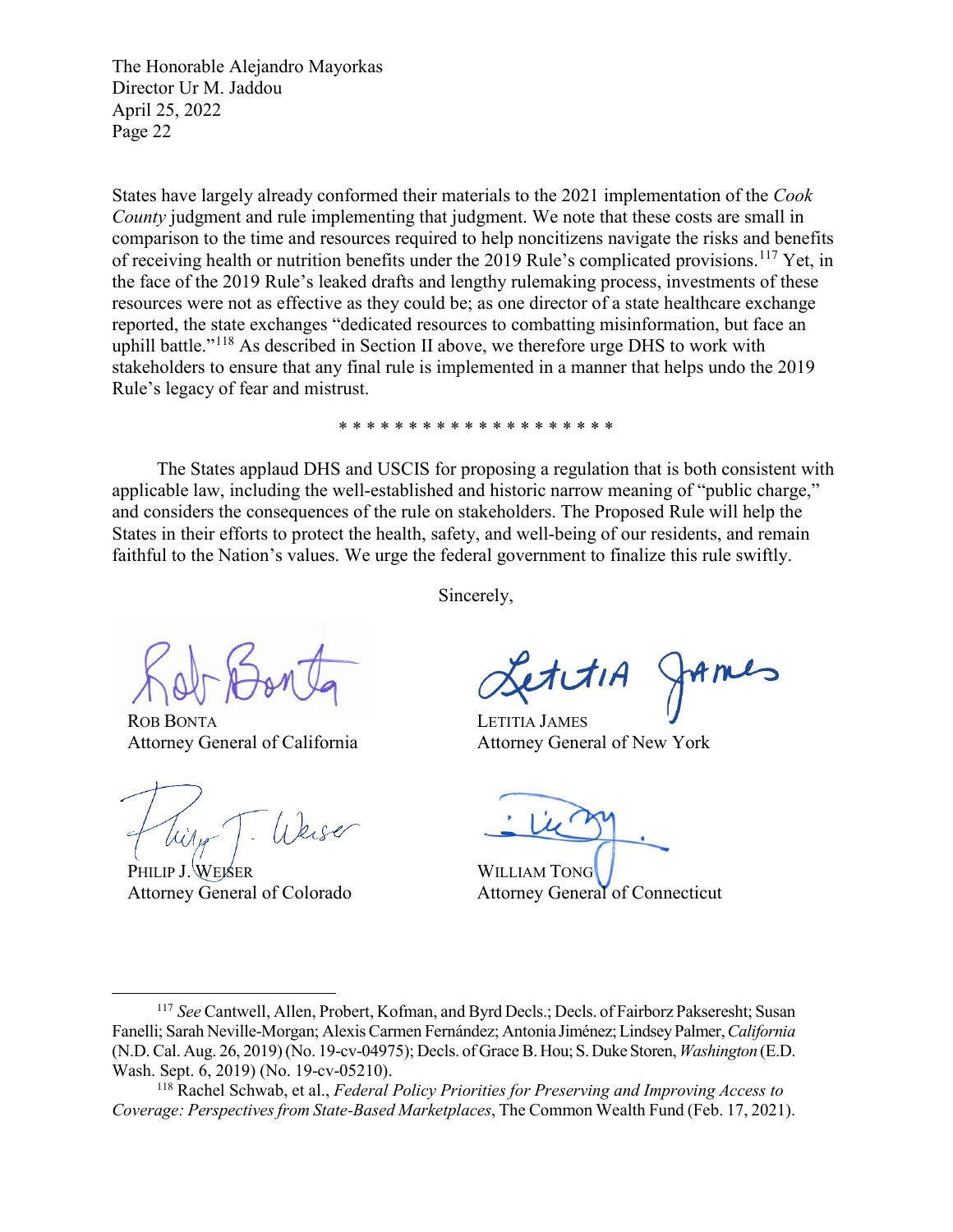KATHLEEN JENNINGS Attorney General of Delaware

HOLLY T. SHIKADA Attorney General of Hawaii

anon M. Frer

AARON M. FREY Attorney General of Maine

MAURA HEALEY Attorney General of Massachusetts

KEITH ELLISON Attorney General of Minnesota

MATTHEW J.PLATKIN Acting Attorney General of New Jersey

KARL RACINE Attorney General of the District of Columbia

KWAME RAOUL Attorney General of Illinois

Rico-Eta

BRIAN E. FROSH Attorney General of Maryland

tana Wessel

DANA NESSEL Attorney General of Michigan

AARON D. FORD Attorney General of Nevada

HECTOR BALDERAS Attorney General of New Mexico